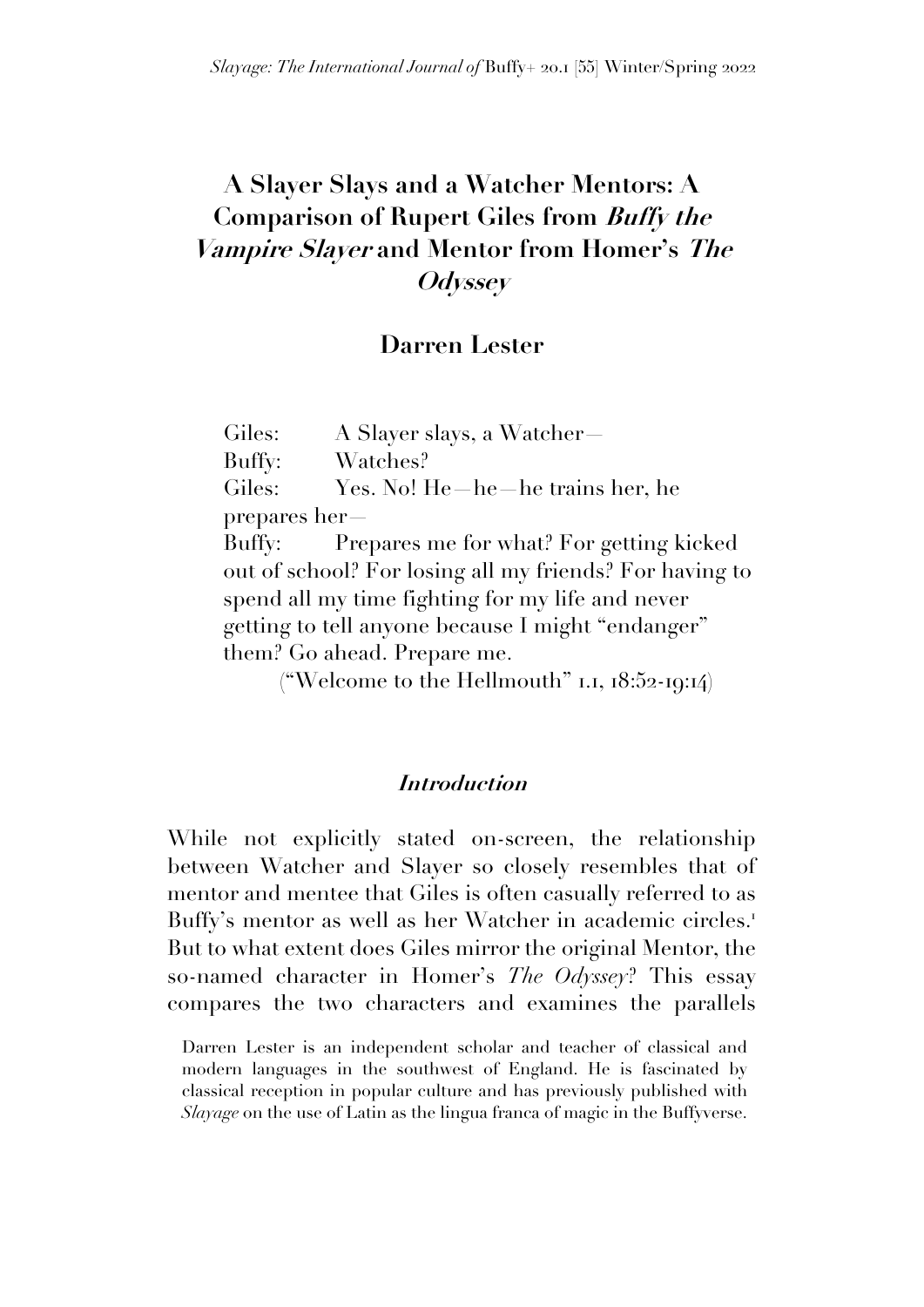between Giles and Mentor. It will look at the ways Giles and Mentor—as well as Athena when she is disguised as Mentor—parallel each other and the ways Mentor could be seen as an archetype character in whose sandals Giles follows. It will also consider how gender is constructed in both *Buffy The Vampire Slayer* (1997-2003) and *The Odyssey*   $(8<sup>th</sup>$  century BCE) to evaluate parallels between the physically male Giles and the physically female Athena (who presents as male through most of *The Odyssey).* 

The character of Buffy will be compared to both Odysseus and Telemachus, two mentees of the original Mentor. While Giles is the focus of this essay, reference to a mentor cannot be made without reference to the mentee, as one cannot exist without the other. To that extent, some value judgements will be made about the Giles/Mentor parallels through analysis of the Buffy/Odysseus and Telemachus parallels.

When Mentor enters Telemachus' life, the young man—the son Odysseus left as an infant twenty years earlier—is described as being *napios*.<sup>2</sup> The precise translation of this term is clarified by Gregory Nagy in an interview with B.R.J. O'Donnell as "disconnected,"<sup>3</sup> and we see that Telemachus "is disconnected from the ancestors, and disconnected intellectually, morally, and emotionally."<sup>4</sup> It is Mentor's intention, then, to reconnect Telemachus to life as a Greek man. Indeed, at the Council of the Gods, Athena says that by taking on Mentor's form, she intends to fill Telemachus with *menos*,<sup>5</sup> the "mental strength" which will allow him to deal with his mother's bullying suitors.

In "Welcome to the Hellmouth," the pilot episode, Buffy can similarly be described as *napios*. Having been expelled from Hemery High for burning down the school gym in a battle against vampires, Buffy is transplanted to Sunnydale High and left without friends or social status. She does not bring anything with her from her old life apart from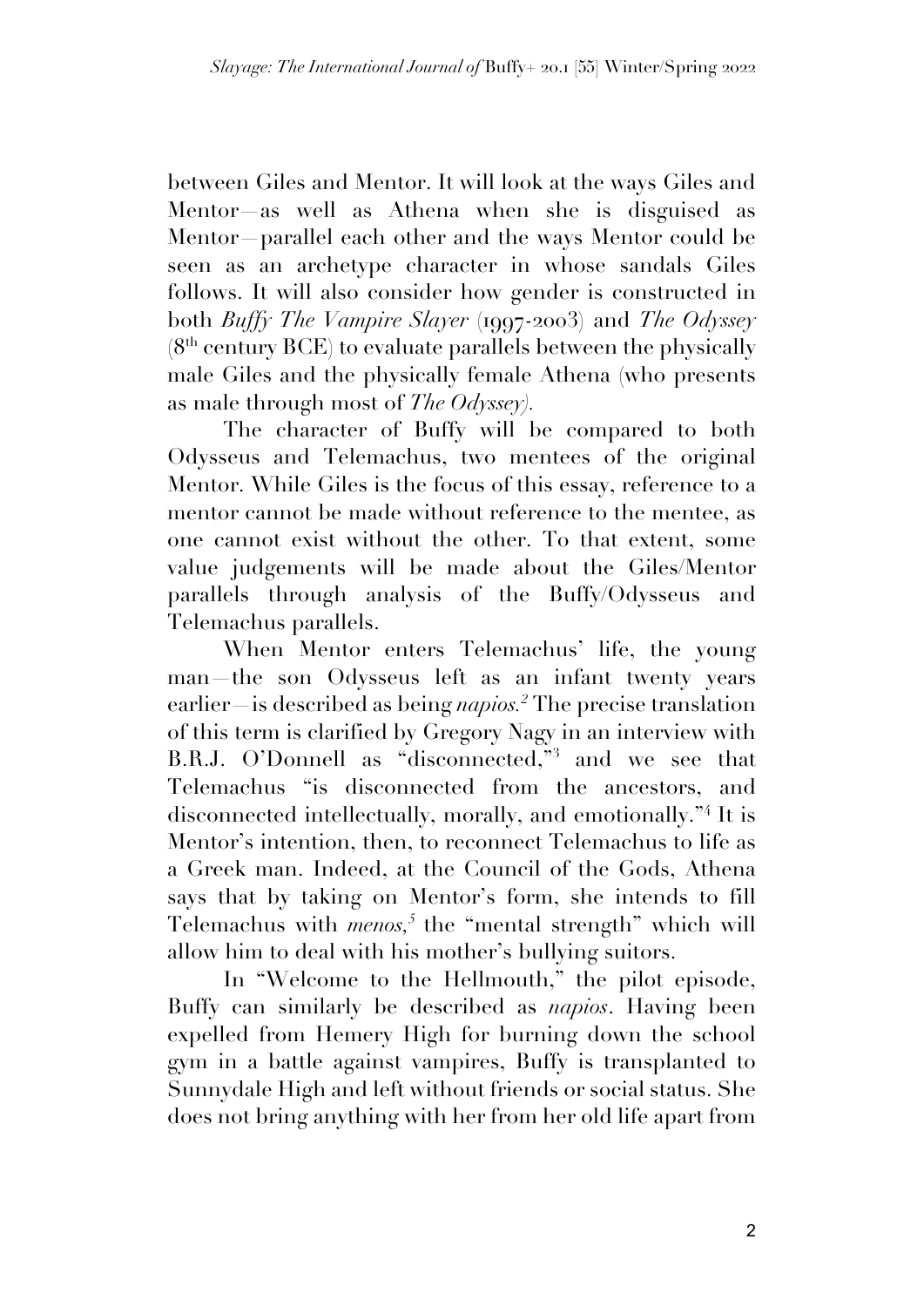her mother, further reinforcing her connection to Telemachus, who must also be with his single mother while his father is away. Buffy goes as far as deliberately changing her social status by seeking out the geeky Willow and eschewing the more fashionable clique led by Cordelia. Buffy is disconnected from everything she had known until that point<sup>6</sup> and, unwilling to continue her Slayer duties, bereft of any plan for her future. Then she meets Rupert Giles.

## **Giles as Complex Classical Character**

This is not the first time that a classical basis for the character (and acts) of Rupert Giles has been proposed. C. W. Marshall's essay "Aeneas the Vampire Slayer: A Roman Model for Why Giles Kills Ben" expertly puts forward the case for a Roman antecedent behind one of Giles' defining actions in the show. That essay has helped to refine the arguments here. The work of Naomi Alderman (discussed later) and of Janet K. Halfyard further supports the case for connection with classical literature.<sup>7</sup>

What follows here is not a suggestion of a causal link between *Buffy* and *The Odyssey.* Following Marshall's train of thought, it is possible that the writers of *Buffy* may have read *The Odyssey* (either in Greek or in translation) and it is highly likely that Giles' education would have involved a close reading. (He could have encountered it in his school studies of English or classics, his university history studies, or his Watchers Council training.) And while we could posit that, having read *The Odyssey,* Giles chose to model himself after Mentor, there is no textual evidence for that. Instead, we are drawing parallels between the two characters and suggesting there are similarities, not deliberating on whether or not these are purposeful.

It should be pointed out that the word *mentor* was not popularized by *The Odyssey.* Rather, it was brought into wider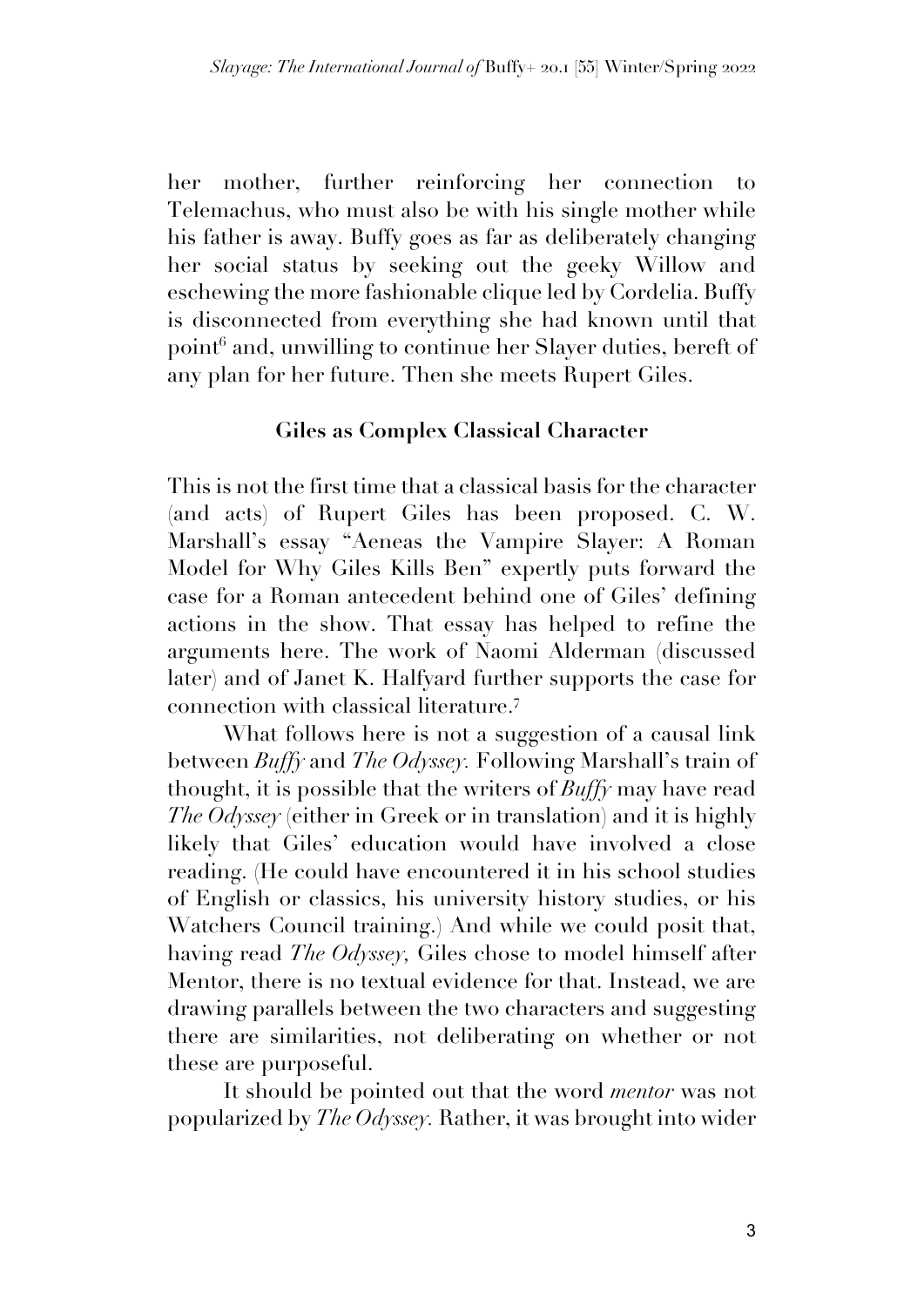use by Fenelon's 1699 didactic story "Les aventures de Télémaque" ("The Adventures of Telemachus"). Under the guise of a continuation of *The Odyssey,* Fenelon wrote a story which was both an attack on Louis XIV's absolutism and a guide for young princes in conducting themselves in royal affairs.<sup>8</sup> The book, then, takes Telemachus on more adventures which "uniformly illustrate his thesis that an ideal monarch should be a man of peace, wisdom and simple ways of life" (Kunitz and Colby 274). In this book, Mentor has a much-increased role and (as argued by authors such as Andy Roberts in "Homer's Mentor") acts in a capacity that a modern audience would consider mentorship more than his Homeric counterpart. However, this essay does not exist to debate the validity of assigning the term *mentor* to Mentor. Many other authors have already done that.<sup>9</sup> Instead, we are focussed specifically on the Homeric character and the evident parallels between him and Rupert Giles.

The word *mentor* first appears (in any language) in Homer's epic poem *The Odyssey.* This poem tells the story of Odysseus, king of Ithaca, who goes to fight in the Trojan War and leaves the care of his household (specifically including his son, Telemachus) to his old friend, Mentor. Once the tenyear war is over, Odysseus is cursed to spend ten more years sailing in vain to find his way home. During those years, Telemachus (having reached manhood) sets out to find his father,<sup>10</sup> joined by the goddess Athena, who disguises herself as Mentor.

But why should we compare Giles to Mentor, other than his aforementioned role in Buffy's life? After all, while we can easily draw parallels between Buffy and Telemachus from the beginning of the show, it is harder to do so between Giles and Mentor. Mentor's introduction in Book 2 of *The Odyssey* clearly establishes who he is and what his role should be: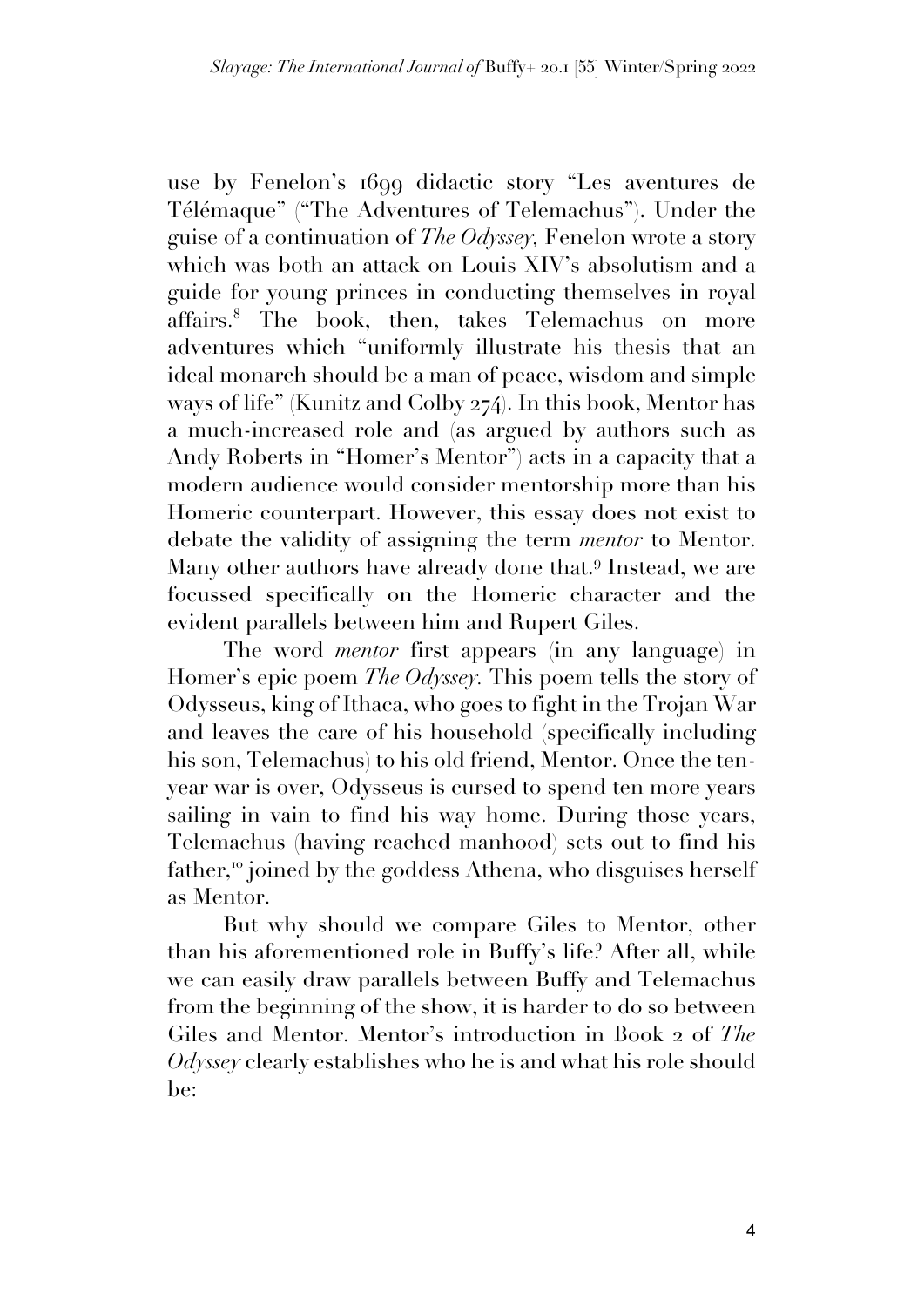So he [Telemachus] spoke and then sat down. Next Mentor (a man with whom noble Odysseus had served in the army) stood to speak. When he had set sail for Troy, the King had committed his entire household to Mentor. He had ordered everyone to obey the old man and trusted that he would keep everything steadfast and undisturbed.  $(224-227)$ 

Giles' introduction, however, is less clear. Aside from being an "old man" (at least from Buffy's perspective), Giles shares few of Mentor's qualities as outlined by Odysseus. He has not met Buffy's father, nor has he served in armed combat with him. He had not been left in charge of Buffy's household, only her career as Slayer. No one has been ordered to obey him (though it might have been presumed that Buffy would, if Kendra is to be seen as a model or even typical  $Slayer^m$ ) and the idea that Giles would keep everything the same, in the tradition of the Watchers, was an assumed part of his job. Thus far, there is not a compelling reason to compare the two characters.

However, when we look at Mentor's presence in *The Odyssey* as tabulated by Stamatia Dova, we find that:

Mentor is mentioned nineteen times and makes ten appearances in the *Odyssey*; out of the nineteen times that his name is mentioned or he is addressed by name, only six apply to Mentor himself (2.225, 243, 253, 4.655, 17.68, 24.456). Further, Mentor appears *in propria persona* only once, in the assembly scene in *Od*.2.224- 56 (Heubeck et al. 2008:145). The rest of the references to him occur in contexts where the external audience is aware of his double identity (2.268, 401, 3.22, 240, 4.654, 22.206, 208, 213, 235, 249, 24.446, 503, 548), while the internal audience is not.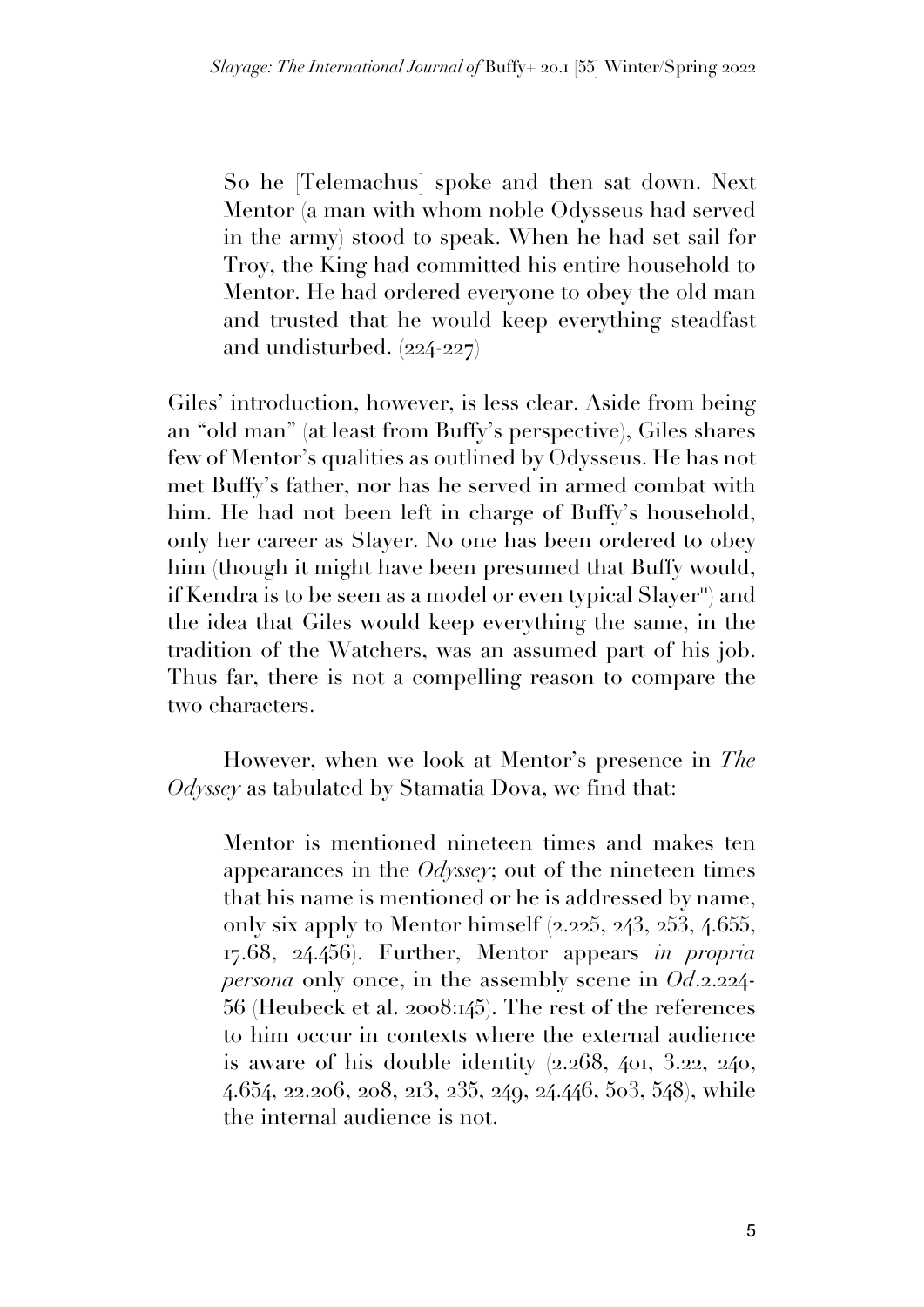This means that the vast majority of Mentor's appearances and mentions are not of Mentor himself, but of a goddess disguised as him—specifically, Athena, the goddess of wisdom.<sup>12</sup> Much has been written about gender and gender presentation in *Buffy the Vampire Slayer,* and I would argue that Mentor's dual role as a male role model (as Mentor) and a female role model (as Mentor-Athena) is paralleled in the character of the learned Rupert Giles.

## **Mentor and Maleness**

First, we should consider the homosocial roles that Greek men and women were expected to play in daily life. In examining relationships between women in the classical world, Nancy Rabinowitz tells us that "both before and after marriage, Greek women occupied a largely homosocial world, a world in which they shared rituals and responsibilities" (116). This would have made mentoring a woman by a man (as we see with Buffy and Giles) incongruous in a classical society.

With regard to Mentor, it may explicitly be his gender that allows him to act in a mentoring capacity to Telemachus. Dova points out that:

His relationship with Odysseus is based on mutual respect and trust earned in the male network of military performance. We may well assume that his social status is similar to Odysseus' and that his character is as *amúmon* (ἀμύμων, 'noble,' 2.225) as he is. Therefore, Mentor is a father figure, a miniature Odysseus placed in the household by Odysseus himself as a substitute overseer and, possibly, a reminder of his anticipated *nostos* [return]. 13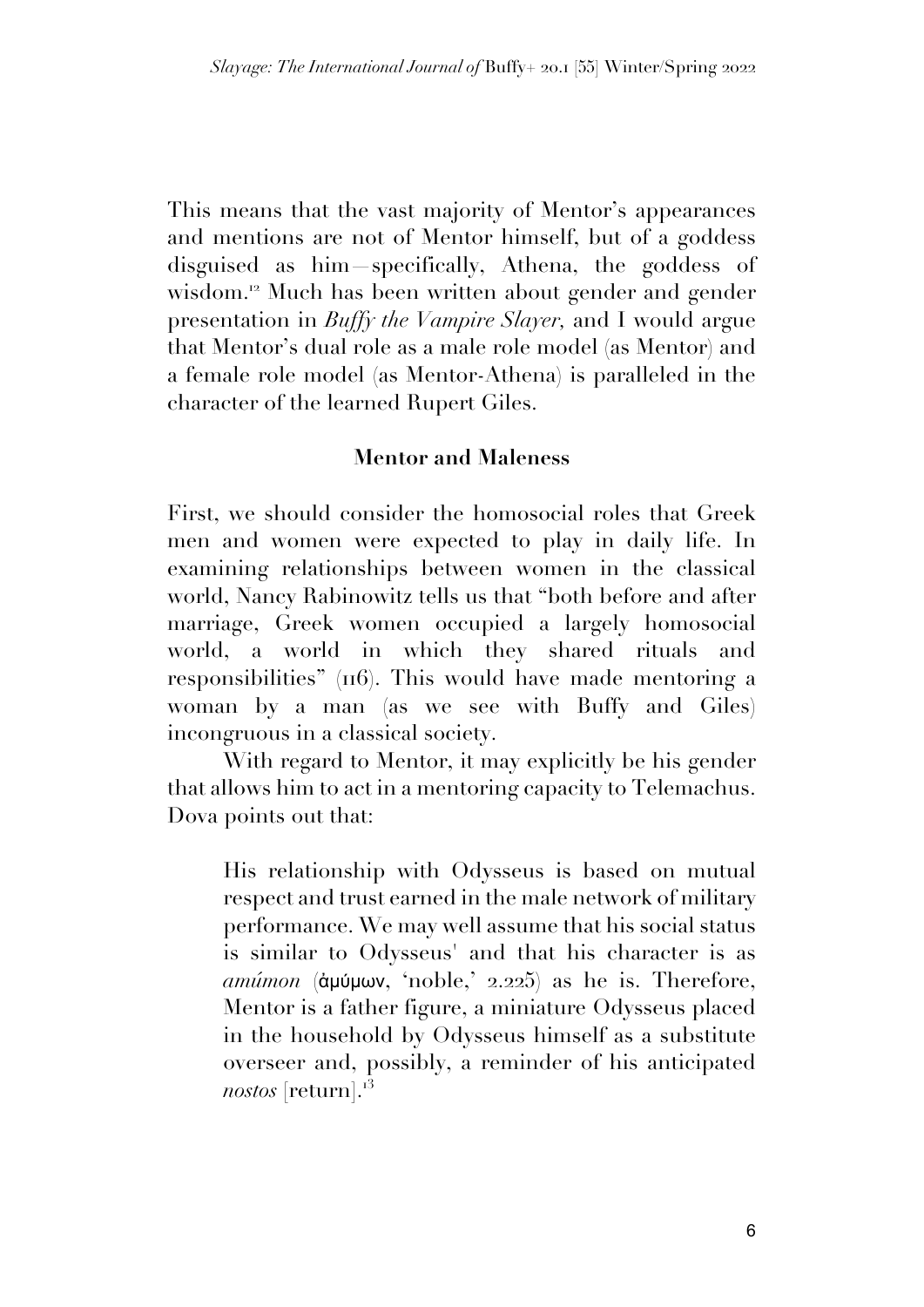Thus Mentor was friends with Telemachus' father largely through their (male-only) military connections. He was chosen as an appropriate mentor because he upheld the virtues of Greek men, and he was able to take charge of Odysseus' house by virtue of his maleness.

Similarly, Giles may have been installed as Buffy's Watcher in part due to his maleness. The Council does contain female members, and there are active female Watchers,<sup>14</sup> but it is often read as a boys' club (see, e.g., Miller, 46-47; Williams, 62-63). This is likely a reflection of the socio-cultural patriarchy that defines the majority of our structural norms.

Sheehy draws attention to the lack of mentors for women and considers a range of the complications that arise when men are mentors to women *(Passages* and "The Mentor Connection"). Further discussion of this topic is outside the scope of this article, but attention should be paid to the fact that the only female mentors positioned within the show are highly ineffective and take advantage of their charges (Faith and Buffy respectively) for their personal gain (see n. 12). Stella Carter observes, "In all the films, shows, and books I can think of, the woman's mentor is normally a male, either gay or a potential love-interest."<sup>15</sup> Not only is Buffy mentored by a man, but she is mentored by someone who is specifically not a Slayer. (Indeed, she cannot be mentored by a Slayer, since, prior to the events of the series' last episode, a Slayer had to die for another to be called.) Thus her closest guide is someone who has personal experience of neither her calling nor her gender.

At the beginning of *The Odyssey,* it is Athena—in the guise of Mentes, king of Taphos—who encourages Telemachus to learn about the heroic deeds of his father, in the same way that it is Giles' enthusiastic presentation of a vampire textbook and subsequent excited discussion of the Slayer's role during the pilot episode that helps Buffy accept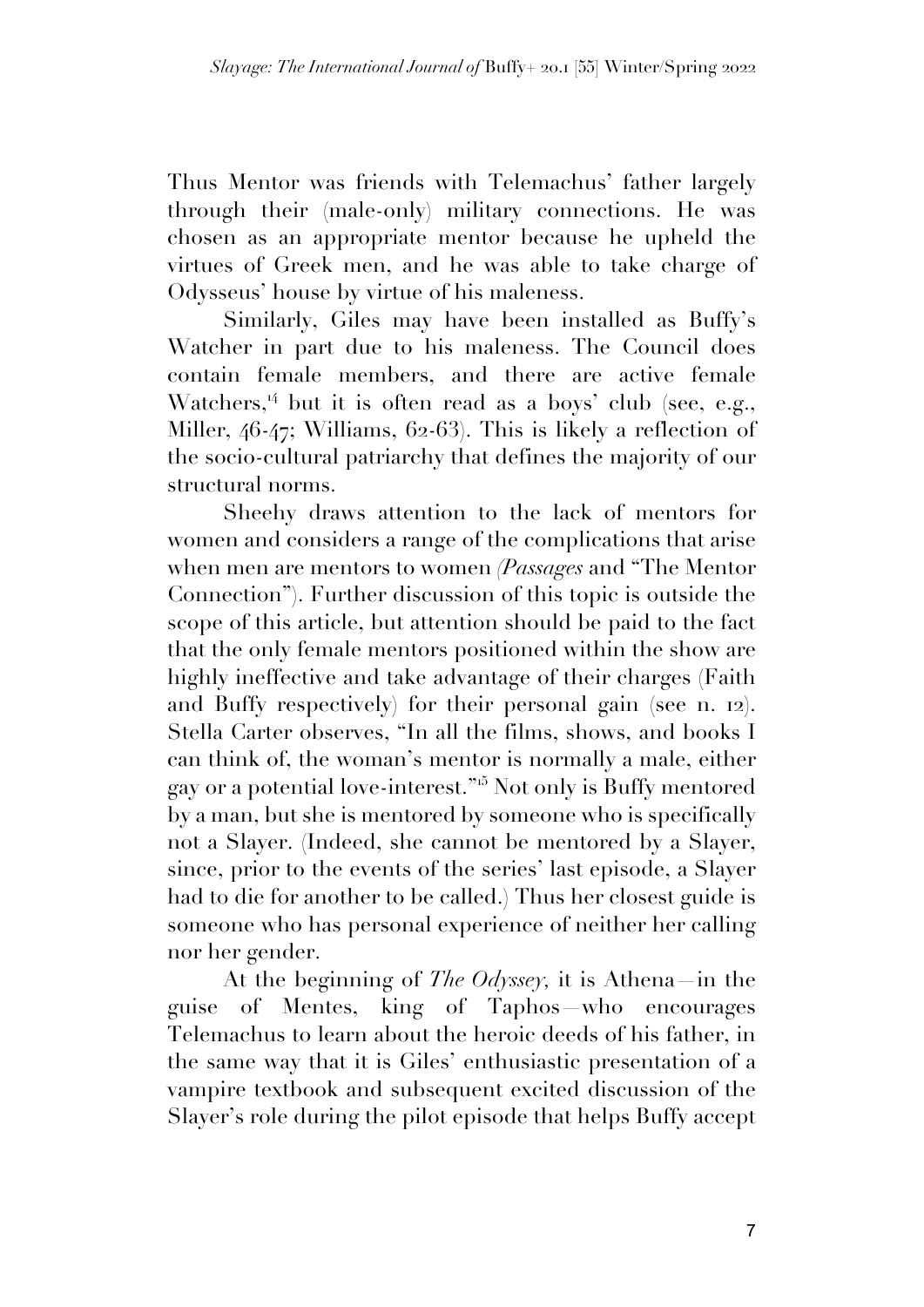her role as Slayer. At this point, Telemachus and Buffy can be read as similar characters. If we consider the events of the *Buffy the Vampire Slayer* feature film canonical to the show, Buffy was the typical cheerleader stereotype before her transfer to Sunnydale, just as Telemachus is described in Book 1 of *The Odyssey* as "a boy" who is "daydreaming of his father's return" ( $\overline{115}$ ). But why is it necessary for Athena to wear maleness during her exchange with Telemachus? Is it considered inappropriate for a woman (even a goddess) to mentor a man? This is less an issue in the world of *Buffy*, where being Angel's vampire sire is made a large part of Darla's character, and the vampire Drusilla nurses an ailing Spike. But both of those (and Maggie Walsh, discussed later) occur in the context of evilness, where subversions of what is considered standard are common.

## **Mentor, Mentor-Athena, Oikos, and Femaleness**

For Roberts, Mentor-Athena represents the dichotomy of the male role played by a mentor (counselling) and the female role played by a mentor (emotional connection) ("The Androgynous Mentor"). Yet there are other considerations that link to gender, specifically the matter of *oikos.* The word *oikos* is generally used for the Greek household, sometimes translated as "nuclear family" but often expanding to multiple generations, slaves, and ancestors. This expansion beyond the nuclear family is worth considering initially, as I posit that Giles, Buffy, Willow, and Xander form their own  $oikos$  which expands to include other characters,<sup>16</sup> but ultimately has these four at its core.

According to James Shields, an *oikos* has "a number of unwritten rules or customs" which he states may be called an "oikos morality." Indeed, the core Scoobies adhere to internal rules, with the first rule being the secrecy of Buffy's identity as the Slayer. Any time an outsider is told the secret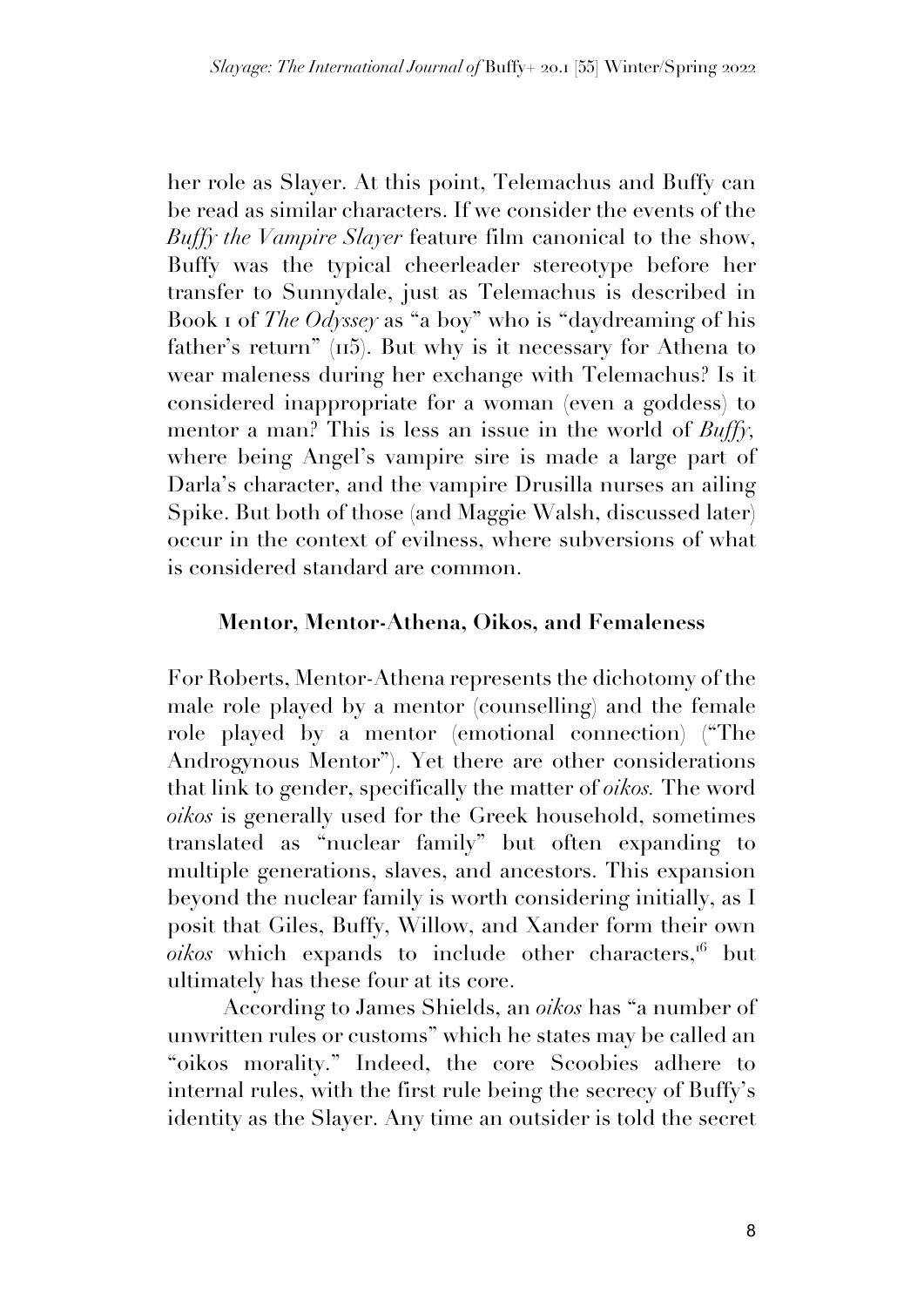(and thus brought into the fold), that person is initially met with confusion and distrust. According to J. Roy, Aristotle saw the *oikos* as the fundamental unit of the city, and it is the Scooby Gang that forms the fundamental unit of the show. Other characters come and go (Angel, Cordelia, Oz, Anya, Tara, Dawn to name some), but ultimately we start the show with the four Scoobies uniting together and we end with the four Scoobies still united.

In *The Odyssey,* it is Mentor's role to make sure that Odysseus' *oikos* is kept in order while Odysseus is away. Unfortunately, he fails in this task. As Dova points out:

Odysseus' *oikos* is gravely suffering at the beginning of the *Odyssey*. From all the evils that have befallen it, lack of a father figure seems to be the worse [sic]; it is because of this organic deficiency that the very existence of the household is at great risk. Mentor, we may deduce, has failed miserably in his assignment and, as a result, the state of affairs in the house of Odysseus reached a dangerous low.

While Buffy's *oikos* is in good order at the start of the show (and by the end, as I have previously touched on), it falls apart during Giles' aforementioned bout of listlessness in Season 4. This season sees the trio of younger Scoobies splinter, as Willow widens her magical studies and spends more time with lover/magical mentor Tara,<sup>17</sup> as Xander moves from one menial job to another and deepens into his own depression in a storyline that parallels Giles', and as Buffy becomes more involved with The Initiative and spends time with people whom she perceives as better able to understand her fight and assist her in achieving its aims.

As Giles struggles with his own issues, he is not able to keep the *oikos* together. It should be noted that, during the first three seasons, that had not been his role. The three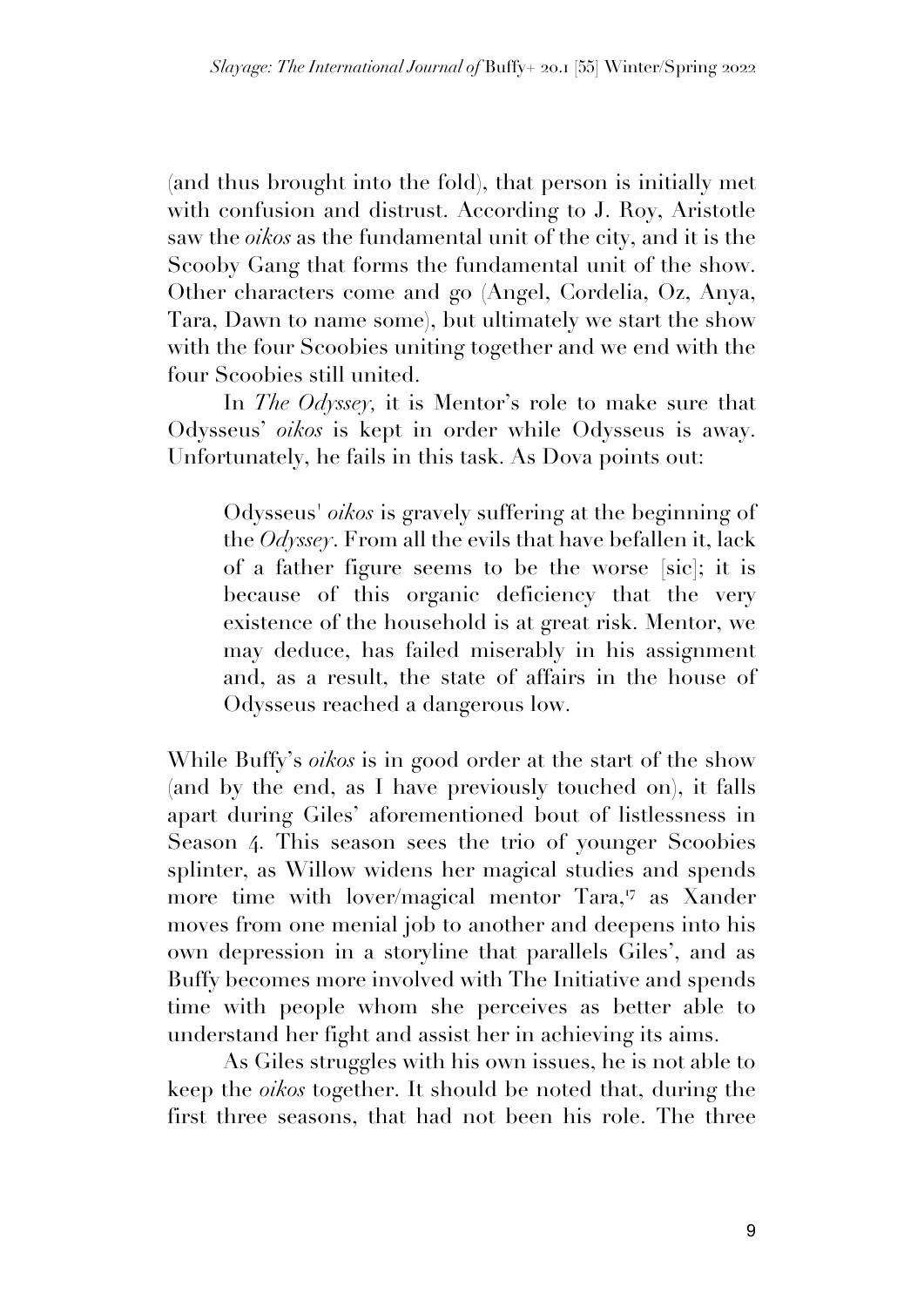younger members of the *oikos* were bonded together as a result of their youth and their small worldview. Like many school children, they were friends because they saw each other every day, not necessarily because they had much in common. Giles orbited their core. But as they moved on from high school and their worlds enlarged, the nature of the *oikos*  changed, and Giles was unable to see through his issues in order to keep the household together. To what extent should a mentor put personal life aside in order to help the mentee? We will discuss the quality of the life of a mentor below, but there is a presumed pressure that someone in a mentorship role has their life in order so they can be in a position to give wisdom to someone else. However, unlike parents, mentors are rarely expected to be ever-present in their mentee's lives, and (for example) the personal life of a work mentor arguably has little to no bearing on how well they can perform (and so advise on) their job.

Ultimately, Buffy's *oikos* falls apart during Season 4 and has to be actively rebuilt by the combination of the core four into the Super Slayer during the penultimate episode. It is through this (literal) joining together of talents that the *oikos*  is rebuilt and order is restored to Buffy's house. The creation of the Super Slayer in "Primeval" (4.21) was achieved through joining Buffy, Willow, Xander, and Giles into a literal *oikos*  contained within Buffy's body. When deciding which talent each member of the group should contribute to the Super Slayer, Xander suggests that Giles' contribution will be his linguistic prowess. Languages are often seen as a domain in which women excel, and a study summarized by Nikhil Swaminathan in *Scientific American* "suggest[s] that girls are learning [language attributes] in a more abstract form, and that's the ideal objective when we're teaching things." Ultimately, Giles takes the role of "sophos […] mind" (33.33- 35).<sup>18</sup> Here we have demonstrated another parallel with Athena, who was the goddess of wisdom and intellect. Even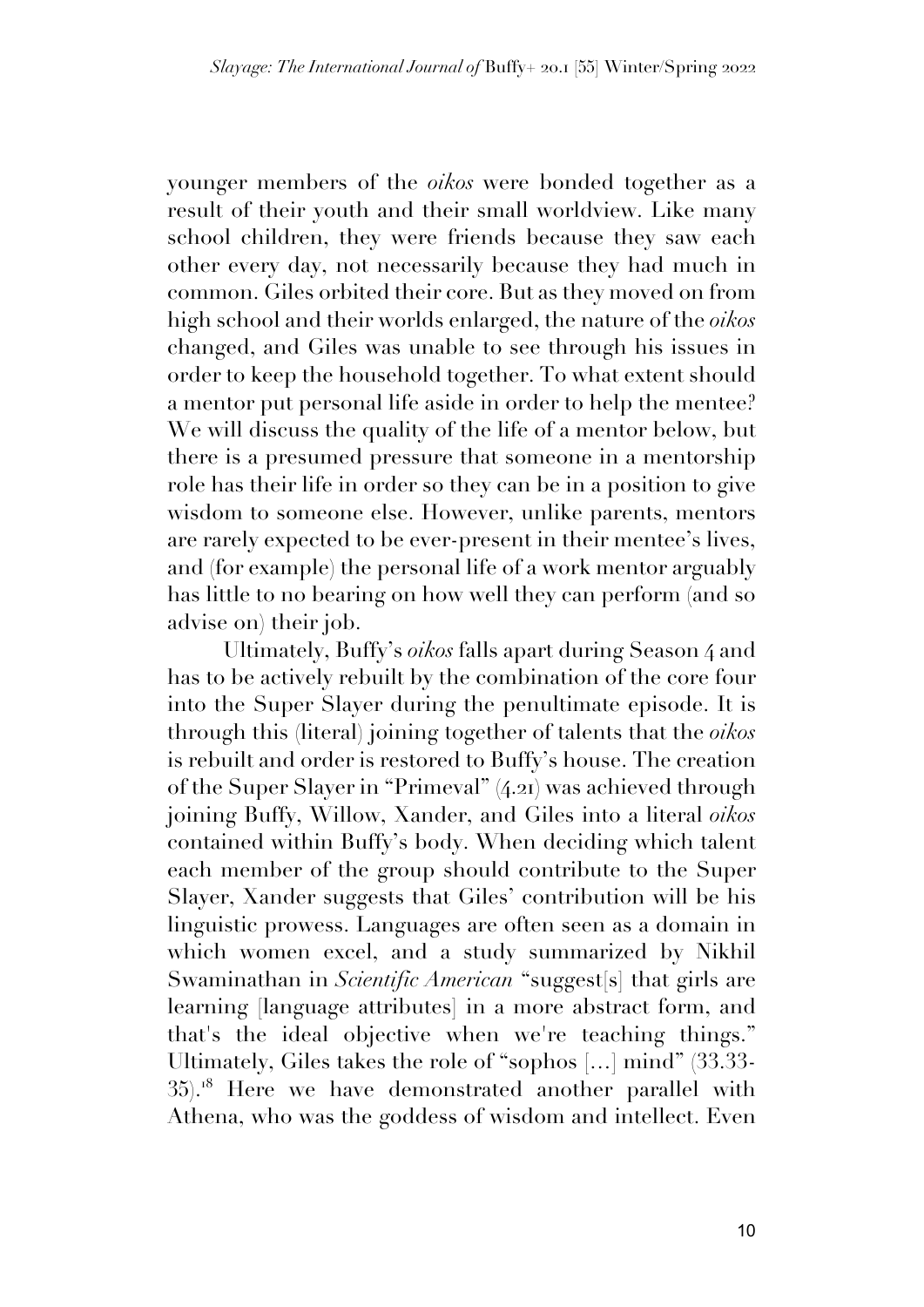in these easily overlooked ways, Giles is paired with Athena and thus has feminine coding.

Athena's assertion that she is a goddess "who always stands beside [Odysseus], shields [him] in every exploit" (13.341-342) supports Murrin's assertion that Athena functions as a household goddess or a family *daimon*. However, Athena is a serial patron, offering her patronage to a range of heroes including Argos, Jason, Perseus, and Herakles. So while she does take an interest in Odysseus and grows to be fond of his family (hence her interest in mentoring Telemachus), it begins as a more 'professional' relationship. This mirrors the evolution of Giles' relationship with Buffy (and the Summers family at large) which starts overly professional and progresses into paternal and finally collegial.

But what of Odysseus' *oikos*? While Odysseus is away, his wife is courted by several suitors who abuse hospitality and whom Telemachus and Odysseus' aged father Laertes are unable to drive away. So there is an attack on the *oikos* by outsiders, just as Buffy's *oikos* is attacked by the outsiders of The Initiative (and, to a lesser extent, the outsider Tara.)<sup>19</sup> According to Dova, Mentor is unable to help here as a direct result of his age and "limitations of social status: despite their numbers, the suitors, with their youthful strength and, most of all, aristocratic background, constitute a dangerous rival that should not be underestimated under any circumstances."<sup>20</sup> These are things that Mentor can do nothing about. They are inherent characteristics of himself, and of the suitors, which he cannot change. Thus their sense of powerlessness casts Mentor and Giles in the same role. They are rendered helpless to keep the *oikos* together, which consequently eventually furthers Odysseus' and Buffy's power.

However, that Giles is cast in the role of keeping the *oikos* together at all is unusual from a classical Greek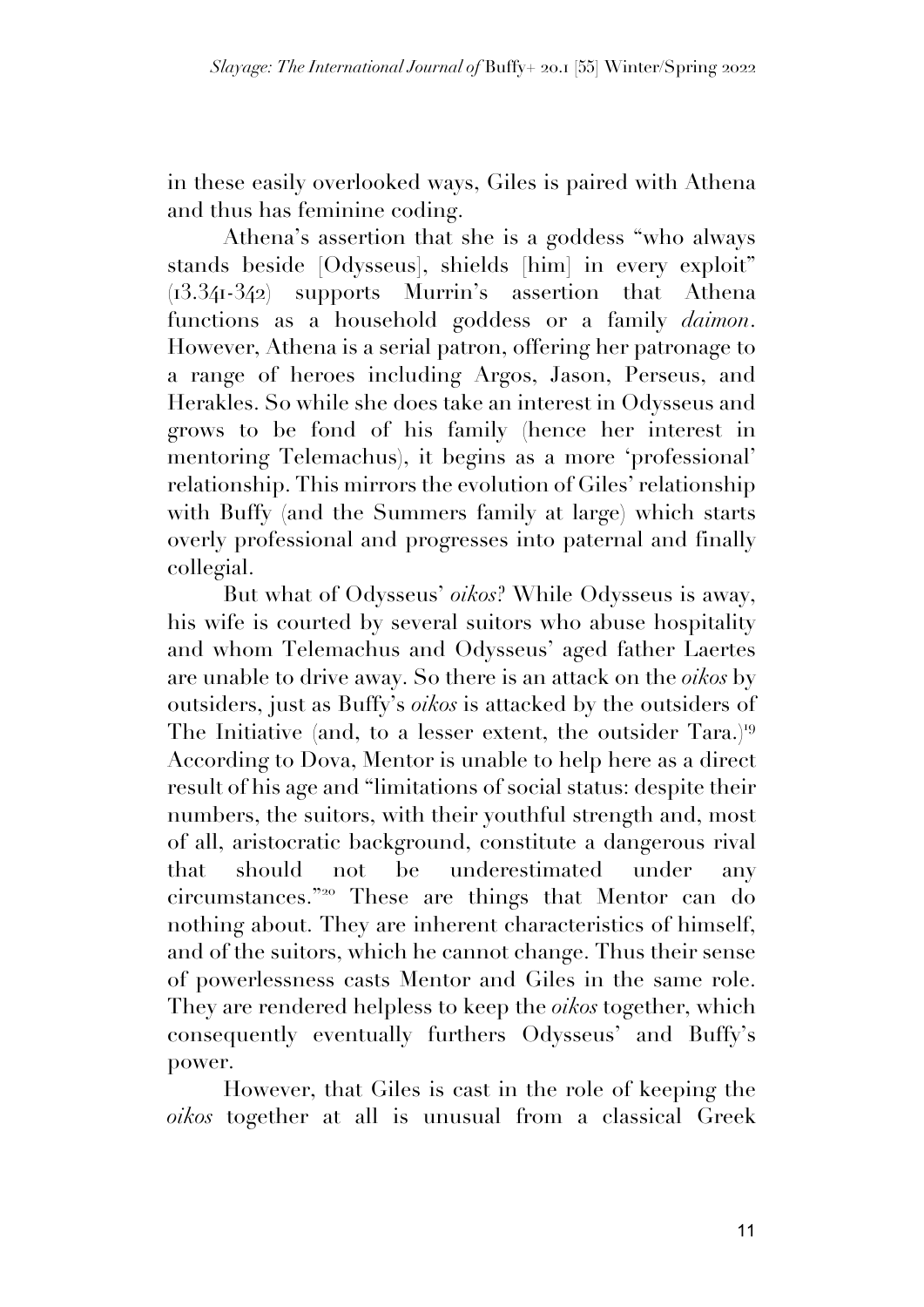perspective. In her essay "Oikos and Polis in the Medea: Patterns of the Heart and Mind," Debra Blankenship explains that the *oikos* "was the world of women, children and slaves, all of whom had no place or status in the workings of Athenian public life." We can argue that, in *The Odyssey*, Mentor's taking a female role of curator of the *oikos* is fitting as he is (for the most part) an avatar of the goddess Athena. Athena was goddess of not only wisdom but also defensive warfare; furthermore, Athena was understood to be a goddess of weaving, and so it would not be lost on a Greek audience that she could and should take an active role in an *oikos.* However, Giles is portrayed exclusively as cisgender male. In Greek society, he would have been more involved in the politics of the outside world than in maintaining the social norms of the 'family.' In having him play this domestic role by attempting to keep the family together, his role as the female-masquerading-as-male Mentor-Athena is reinforced.

### **Mentor, Age, and Wisdom**

Whether or not the audience identifies Giles as being an "old man" will probably be the result of the age of the audience in question. The show is focalized through the teenage Buffy, and as a teenager she has a specific perception of what it means to be old. Research into perceptions of age by Chopik et al. shows that teenage participants considered mid-30s to be the age at which a person transitions from "adulthood to middle-age" and late 50s to be the transition point from middle-age to "older adulthood." Buffy, and an audience of her contemporaries, would see Giles as firmly in that middleage category and moving towards old age. Conversely, an audience of adults in their 40s are more likely to perceive Giles as just approaching middle-age. This same ambiguity over what it means to be an "old man" is also evident in *The Odyssey*. Dova covers this in some depth and points out that: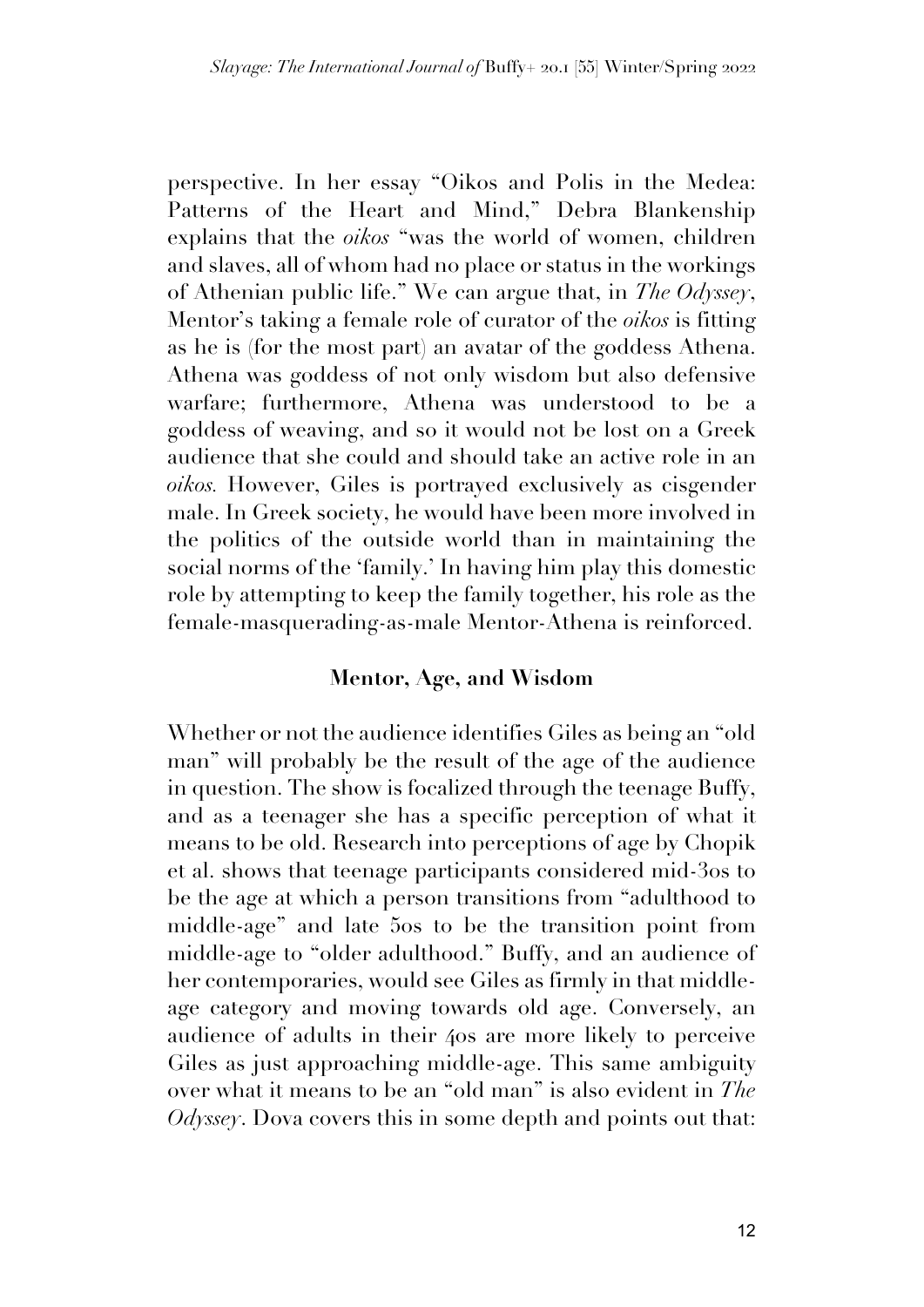We do not know what prevented him [Mentor] from following Odysseus to Troy; was it perhaps his advanced age, especially given the fact that Mentor is referred to as *géron* (γέρων 'old man,' 227) at the beginning of the *Odyssey*? However, in *Od.* 22.209, Odysseus himself appeals to Mentor for help on account of their equal age ((ὁμηλικίη).

So why is Mentor described very specifically as being an old man? Dova suggests that the description exists to create a specific contrast between Odysseus and Mentor—that Odysseus is presented "as the epitome of youth combined with maturity, the symbol of that which is old (customs, mode of government, political ideology) but dynamic and capable of reinventing itself in phoenix-like fashion" while Mentor "symbolizes the limitations of a static age that has gradually relinquished its ability to become new again."

It is certainly arguable that Giles is "of a static age" and has relinquished any desire to be new. This is clearest in his relationship with techno-pagan Jenny Calendar, who is deliberately styled to be young, hip and good with technology. As part of their playful banter, she delights in pointing out that he is stuffy. But rather than contrast him with Buffy's rarely mentioned father, Giles is contrasted with Buffy herself. She is young, stylish, and vivacious everything Giles (and Mentor) is not. Indeed, this dichotomy creates much of the comedic content of the first season, as we watch clueless Giles attempt to navigate the world of his charge, which is always just beyond his reach. Given that Buffy is our protagonist, and the show is focalized through her, we must read Giles as being her foil and so playing the subordinate role to her, as Mentor does to Odysseus in *The Odyssey*.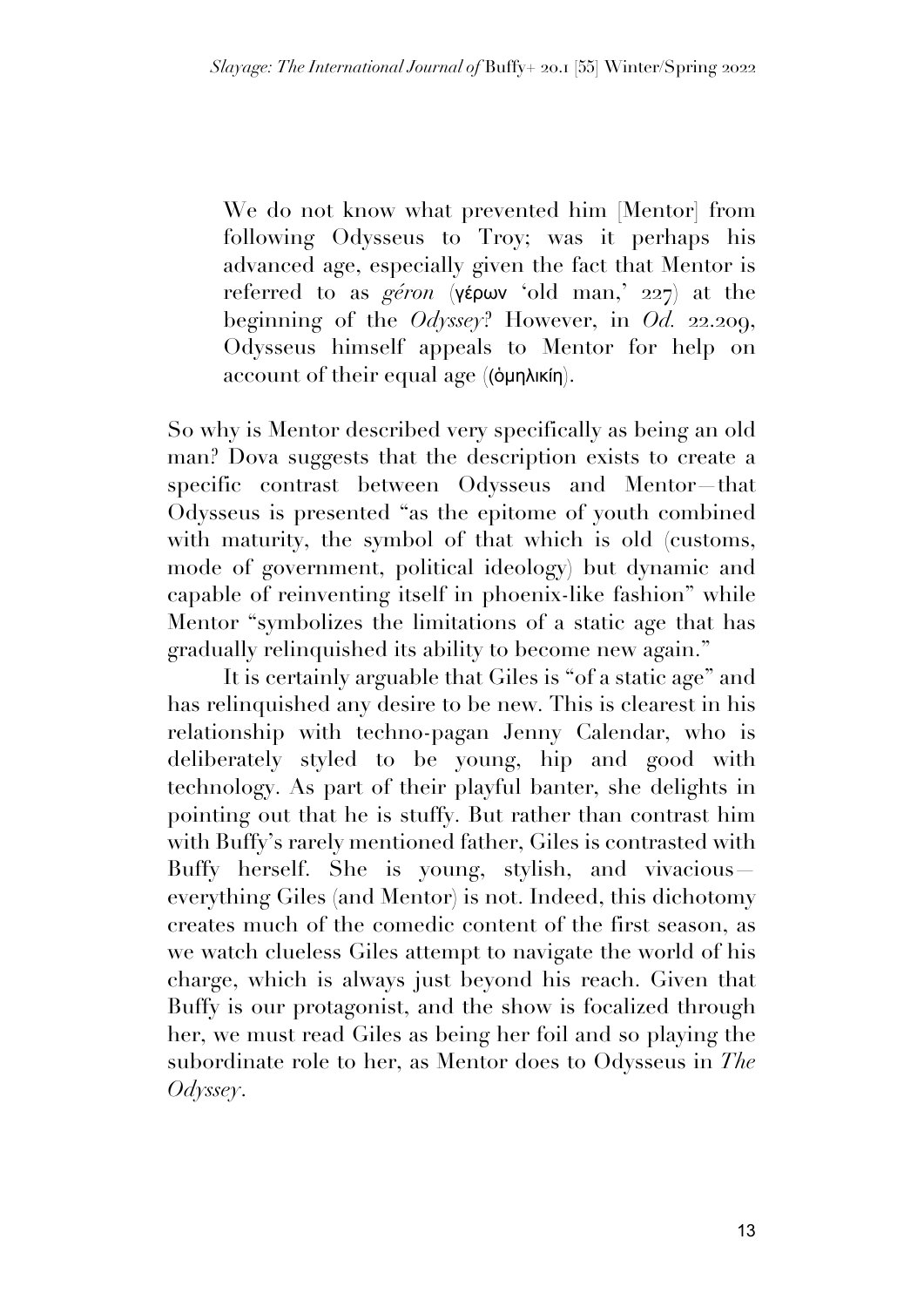Book 2 of *The Odyssey* tells us that "[Telemachus] said a prayer, and Athena came to him in the form of Mentor, / in both body and in voice" (260-262). Coming to Telemachus' aid was not an altruistic act on Athena's part. As noted above, she was a goddess of war and of wisdom, and (as pointed out by Roy George, among others) Odysseus was a favorite of hers. So, by protecting his son and helping him to drive away rivals for Penelope's affections, Athena was ensuring Odysseus' future safety. Taking the aged form of Mentor, whom Telemachus trusted implicitly, is an act of wisdom on Athena's part as she did not need to convince him that she could be trusted. Rather she could get straight to work. It is no wonder that this industrious, favorite-protecting, wise goddess can be paralleled with Rupert Giles, wiseman extraordinaire.

It is not unreasonable to suggest the writers are evoking an Athenian form of Mentor in Giles, as this is not the only way Athena is referenced in the series. In her paper "'Those whom the powers wish to destroy, they first make mad": The Classical Roots of Madness in *Buffy the Vampire Slayer,*" Naomi Alderman draws attention to parallels between classical forms of madness and madness as portrayed in *Buffy*, including Athena's driving the eponymous protagonist mad in Sophocles' *Ajax.* With classical allusions present throughout the series, it is reasonable to assume that at least some of these are intentional.

Of course, as Daniel Levinson reminds us, it is the role of a mentor to be a developer of skills and intellect. Giles does this in a way that could be considered to be Socratic another connection to wisdom. Although he is the embodiment of exposition and can be relied upon to give speeches which extend the narrative, nonetheless his speeches are often interrupted, and his ideas questioned. Whether this is a deliberate pedagogical choice or because he has no control over his Slayer is open to debate. Yet I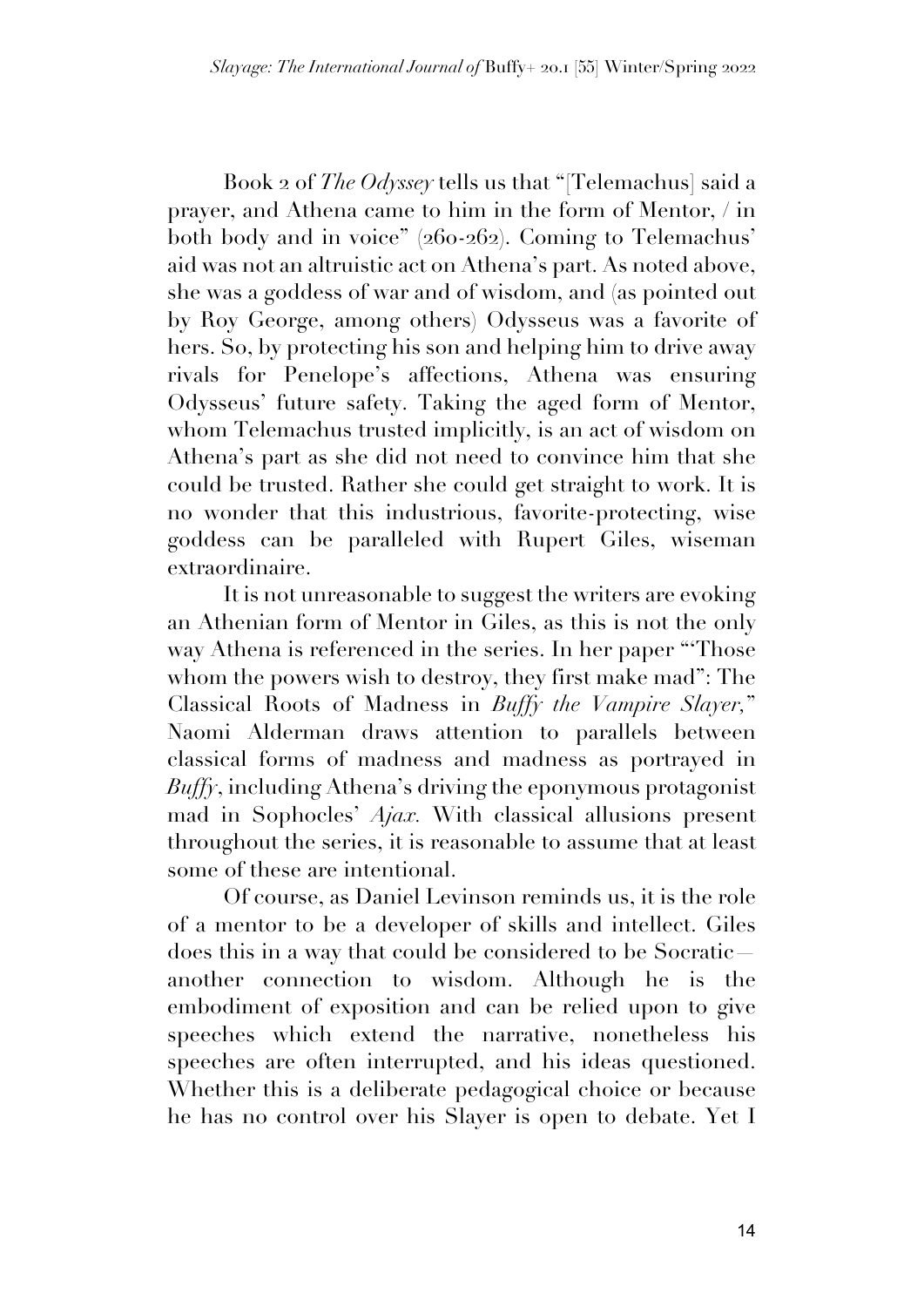would argue that allowing students to question what they are being told and "think out loud" to make connections and create meaning through discussion is a sign of good teaching. (See, e.g., his own endorsement of the concept in "I Only Have Eyes for You," 2.19.) Giles allows his mentee to think for herself, and often to come to her own conclusions. He is less a vessel for answers than a conduit through which Buffy can find them for herself.<sup>21</sup>

This attitude contrasts with Buffy's own attempt at mentorship during Season 7. As Arwen Spicer points out in her essay "'It's Bloody Brilliant!': The Undermining of Metanarrative Feminism in the Season Seven Arc Narrative of Buffy":

[...] the Potentials watch [Buffy] attentively like children in a schoolroom. Their visual representation suggests that they are receiving wisdom, not participating in its construction. At intervals throughout the episode, Buffy's speech on the virtues of the Slayer activation continues as a voice over. There is no sign of any Potential offering an opinion during any part of this exposition.<sup>22</sup> (para.  $25$ )

This scene is, perhaps, a more accurate representation of classical teaching, at least in regard to Athena. Much of her mythology (and much classical mythology in general) involves her punishing the hubris of a mortal who dares think they are her equal.<sup>23</sup> For the Greeks, it was wrong to believe that a human was equal to the gods, and here Buffy is acting as the god "Slayer" contrasted with the human "Potentials."

Jean Rhodes, in "Who Exactly Was Mentor," suggests that "by assuming different roles, Athena also seemed to understand that young people need different and often multiple mentors" which is not the case for Giles. He seeks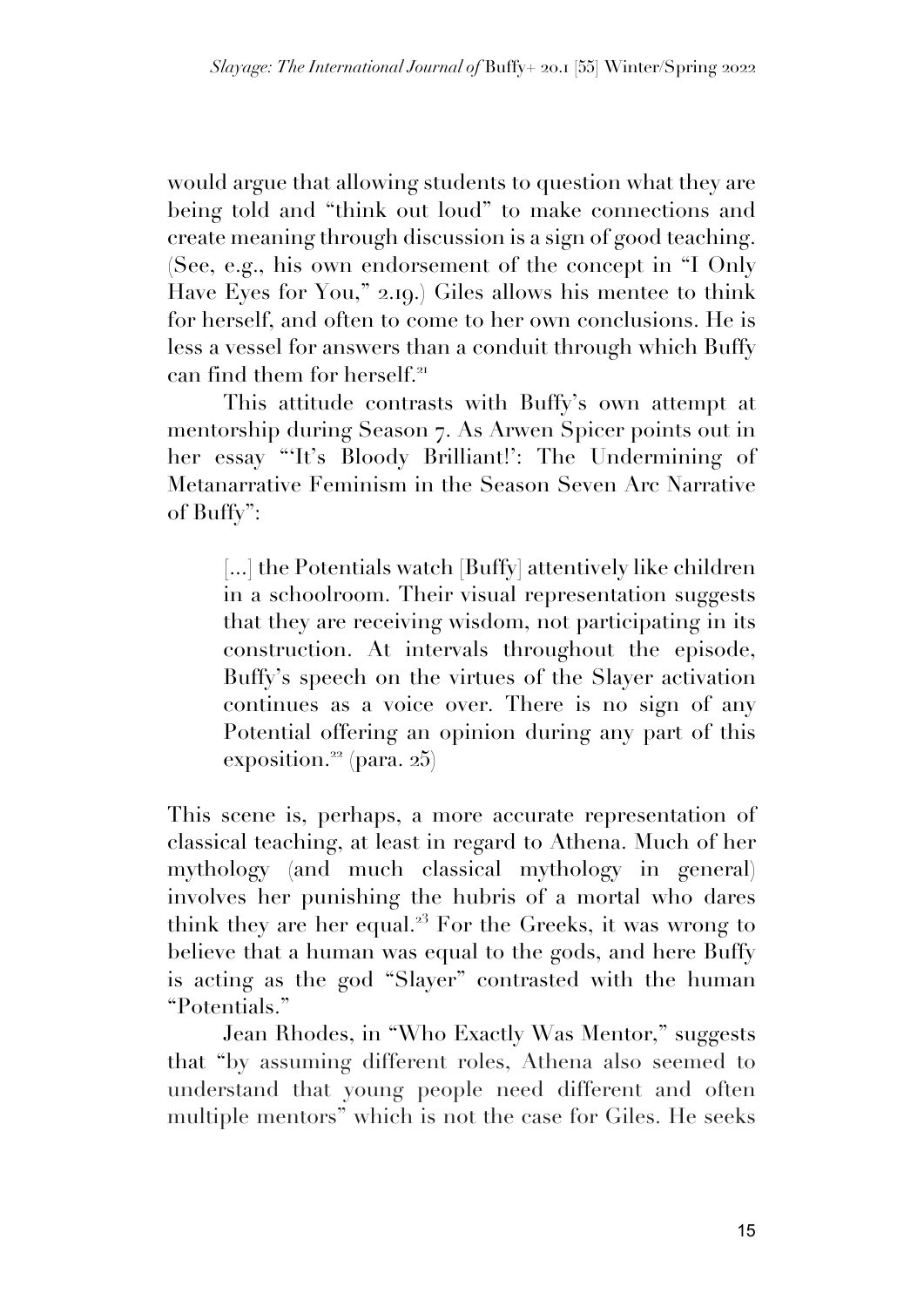to be Buffy's sole mentor and (as with Maggie Walsh) displays resentment when Buffy looks to others to fill that role.

In Giles' role as expositor, he does use his wisdom to advise the Slayer and give key information to the audience in order to move the action along. Quite often, these expositions are in the form of monologues. We also find Mentor-Athena delivering an overtly expository, though battle-rousing, speech, in effect mentoring Odysseus in Book 22 of *The Odyssey*:

Odysseus, you have no strength, no bravery, like the time when, for nine years, you ceaselessly fought against the Trojans for fair-armed Helen, daughter of a noble sire! You killed many men in dreadful battle and the city of Priam was taken thanks to your advice. You have now returned to your own house and your own property. How can you cry over your lost power when faced with the suitors? Come here, old friend. Stand by me! Now you will see how Mentor, son of Alcimus, punishes your enemies and repays your kindness!  $(22.226-236)$ 

Here, Dova argues, the audience sees Mentor transform from old man to leader, ready for battle against the suitors. So too do Giles' expository speeches take him away from his role as stuffy Brit and into the role of knowledgeable fighter of dark forces (albeit from behind a reference desk). After the revelation of his rebellious youth, this also reminds the audience of the first-hand experience Giles has of the dark forces his Slayer fights—comparable to Mentor-Athena and the goddess of war/wisdom.

This darkness can be seen in parallel epithets for Athena and Giles. The epithet "Pallas" is attached to Athena's name throughout Greek mythology. The Greek writer Apollodorus recounts the myth: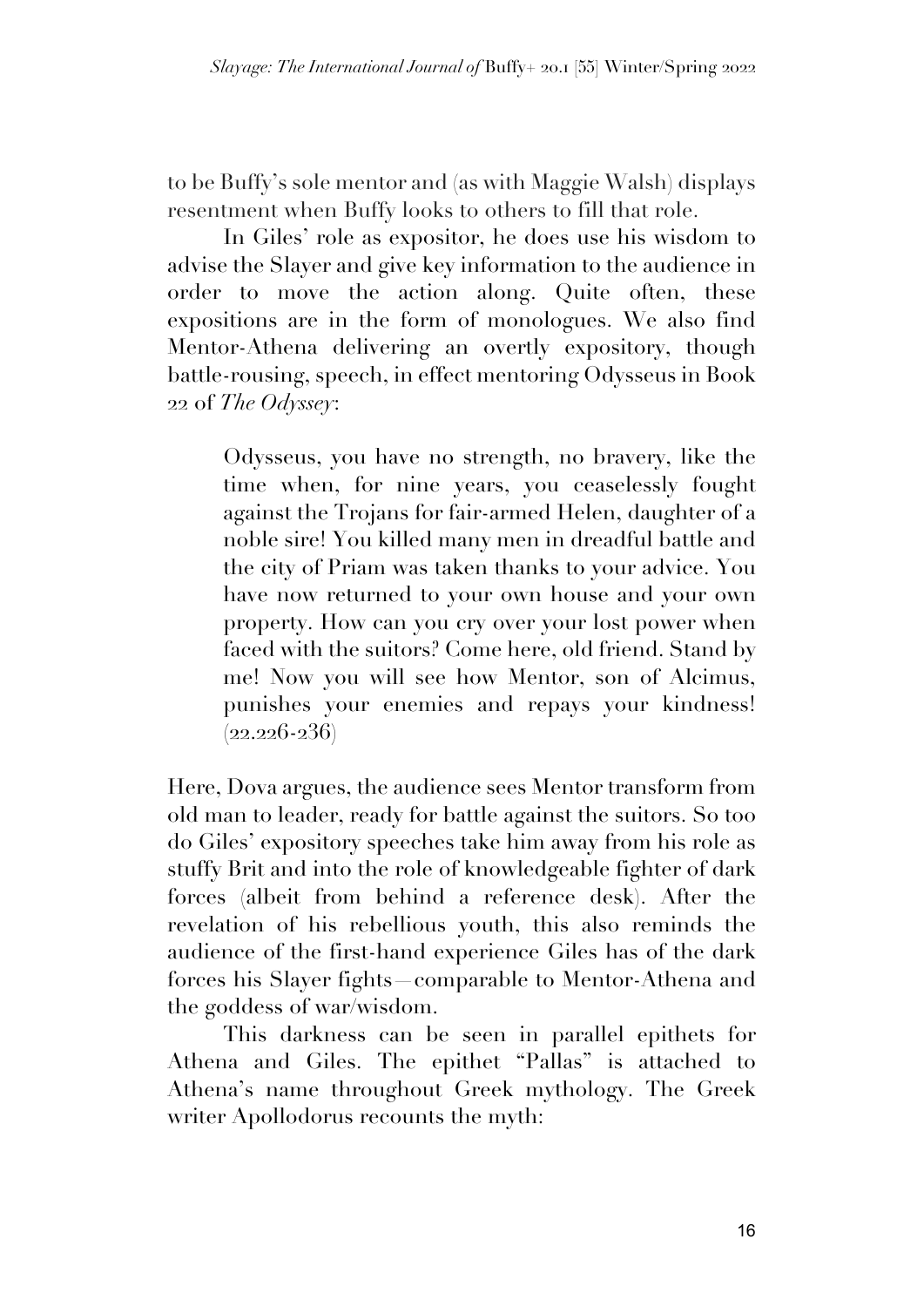They say that when Athena was born she was brought up by Triton, who had a daughter Pallas; and that both girls practiced the arts of war, but that once upon a time they fought; and when Pallas was about to strike a blow, a fearful Zeus interposed the aegis, and Pallas, being startled, looked up, and so fell, having been wounded by Athena.

Giles' epithet "Ripper" similarly calls back to a time that he had friends (or perhaps found-family, if we are to assume that his group of Ethan Rayne et al. parallel the Scooby Gang) alongside whom he fought. In this case, the naming is inverted, as Giles eschews the name Ripper after the dispersal of his group. Yet both these names are personal, used of Athena and Giles only by their peers or themselves, and not by anyone socially beneath them.<sup>24</sup> In this case, both characters have a name related to something potentially painful to them, buried in their own history, and which continues to impact their spheres of influence as time passes.<sup>25</sup>

## **Mentor, Absence, and Support**

That Athena uses Mentor's appearance creates another parallel between Mentor and Watcher: relegation to supporting character status. Cole Salao describes a supporting character as a character who exists:

to further flesh out a main character's story and development. Their biggest role is to bring conflict and change to the story that will affect the main character for better or worse, which helps readers better understand the protagonist.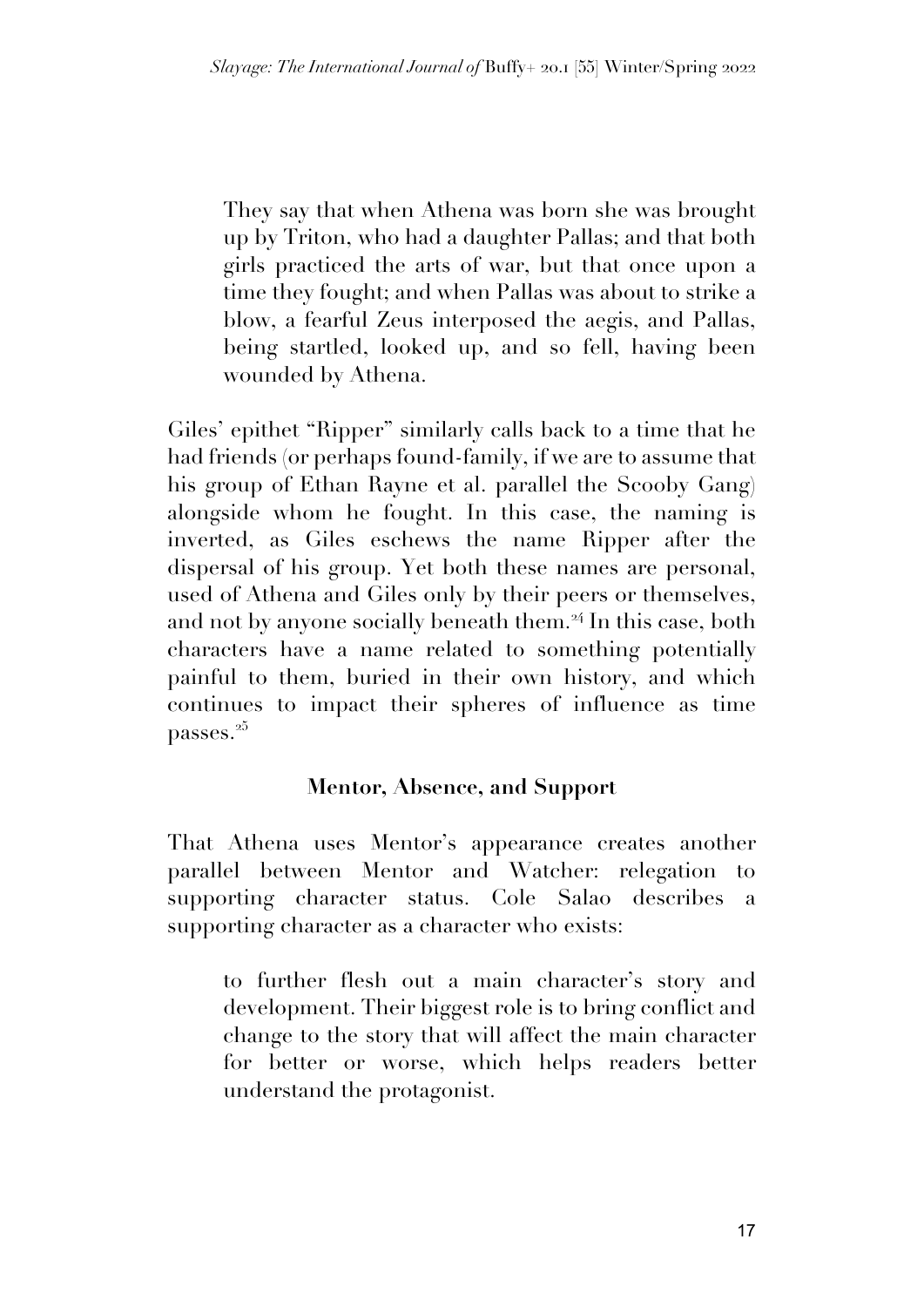Unfortunately, women in fiction are more likely to be cast in supporting roles than lead roles. In 2019, women accounted for 40% of the protagonists in the top-grossing 100 films and only 37% of the major characters ("2019 Statistics"). Given the deliberate reversal of traditional gender roles that it at the core of *Buffy the Vampire Slayer,* it is arguable that giving Giles a supportive role subverts the expectation that the middle-aged white man is the protagonist of the show. But through the lens of classical reception, we can say that he acts in the same role as Homer's Mentor, as well as taking on the traditionally 'female' supportive role that we might expect from Mentor-Athena.

Perhaps it is untrue to suggest that Giles is a supporting character. He is present in 121 episodes of *Buffy*, 43 issues of the comic continuation, 1 (vocal only) episode of *Angel*, 15 issues of *Angel and Faith* and 3 issues of *Angel and Faith: Season 10*. <sup>26</sup> However, his role is not as central to the narrative as that of Buffy and her friends. Particularly early in the show's run, he acts (as discussed above) mostly as an expository character. He is also absent for much of Season 6.

Mentor is a far smaller physical presence in *The Odyssey*  than Giles is in *Buffy.* But their ability to blend into the background rather than take center stage is a clear parallel. It is necessary for the mentor to step back, so that the mentee can become the character they are destined to be.

## **Mentoring and Self-Awareness**

In Book 13 of *The Odyssey* we learn how aware Athena is of the behind-the-scenes nature of her work. She reveals herself to Odysseus and exclaims:

Ah, but you never recognized me, did you? Pallas Athena, daughter of Zeus —who always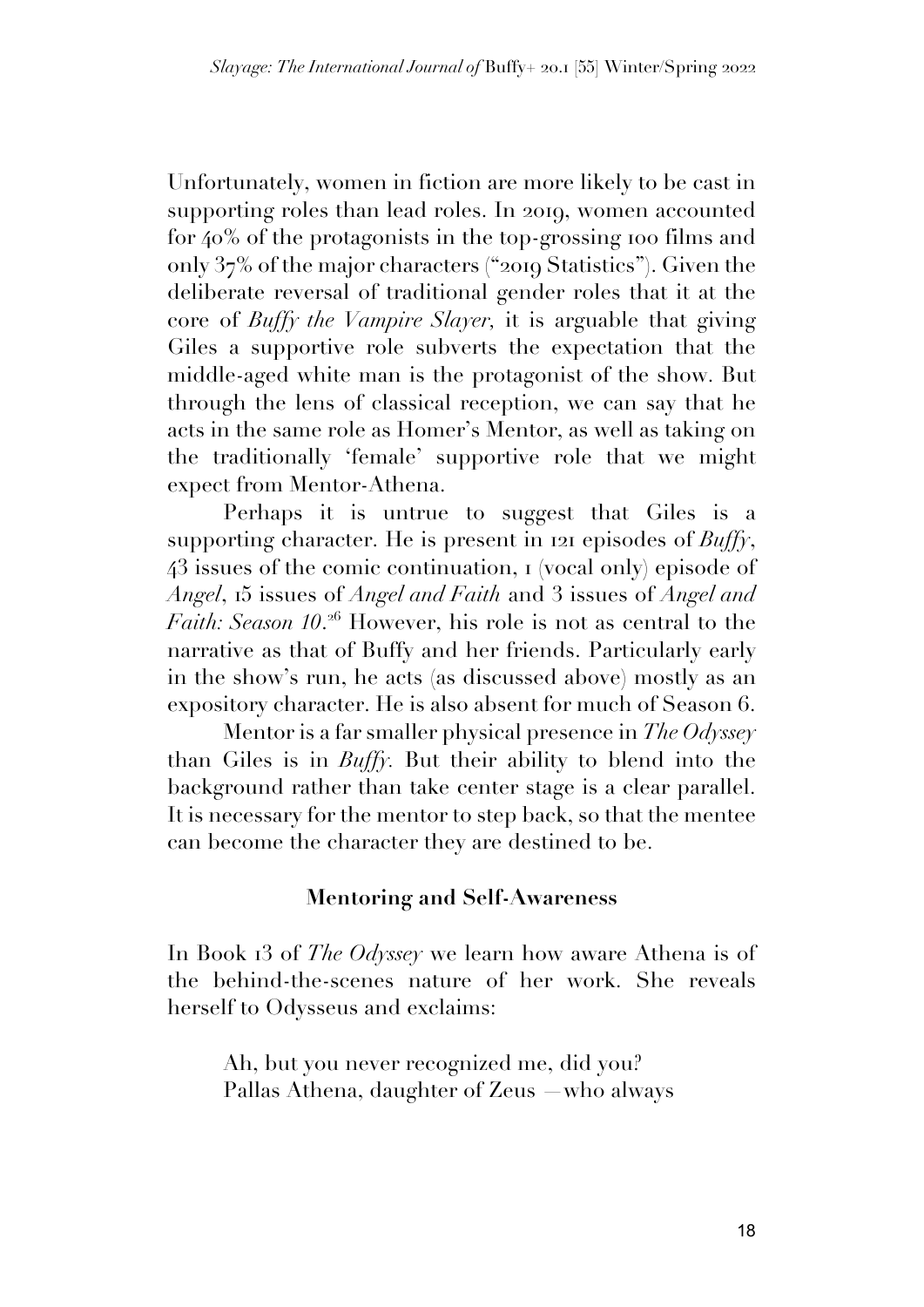stands beside you, shields you in every exploit. (340- 342)

This scene is reminiscent of Giles' own dramatic reveal at the end of Season 6, when he returns from England to face off against Dark Willow ("Grave" 6.22). In stepping out from the shadow of their mentees, goddess and Watcher alike step into their own power and work with their charges to bring an end to their problems.

In defining what makes an effective mentor, the National Institute for Health and Care research states that "mentors need a high degree of self-awareness to recognise their own behavior and emotions within the relationship" presumably because rapport between mentor and mentee occurs when "they have mutual respect and positive regard and trust each other to do what they say they will" ("Before Embarking"). So the mentee must see the mentor demonstrating the values that the two hold in common. This is why the *Tento di Cruciamentum27* is so damaging to Buffy and Giles' relationship: Buffy watches Giles actively betraying the mutual respect and trust they have built up for each other. The relationship here breaks down not because Giles completely lacks self-awareness, but because he at first chooses to ignore it and follow his sense of duty to the Council rather than to his Slayer. His self-awareness is ultimately accelerated because of this experience.

In the end, Giles does "do what [he says he] will" because he intervenes in the test, which has the outcome one might expect from the mentor/mentee relationship: Supported by the mentor, the mentee succeeds in the task. Thanks in part to Giles' intervention, Buffy passes the test. However, when the Watchers Council relay this information to Giles (in Buffy's presence), they are very clear about the fact that he failed because of his intervention. Both are aware of his choice. He loses his position as Buffy's Watcher and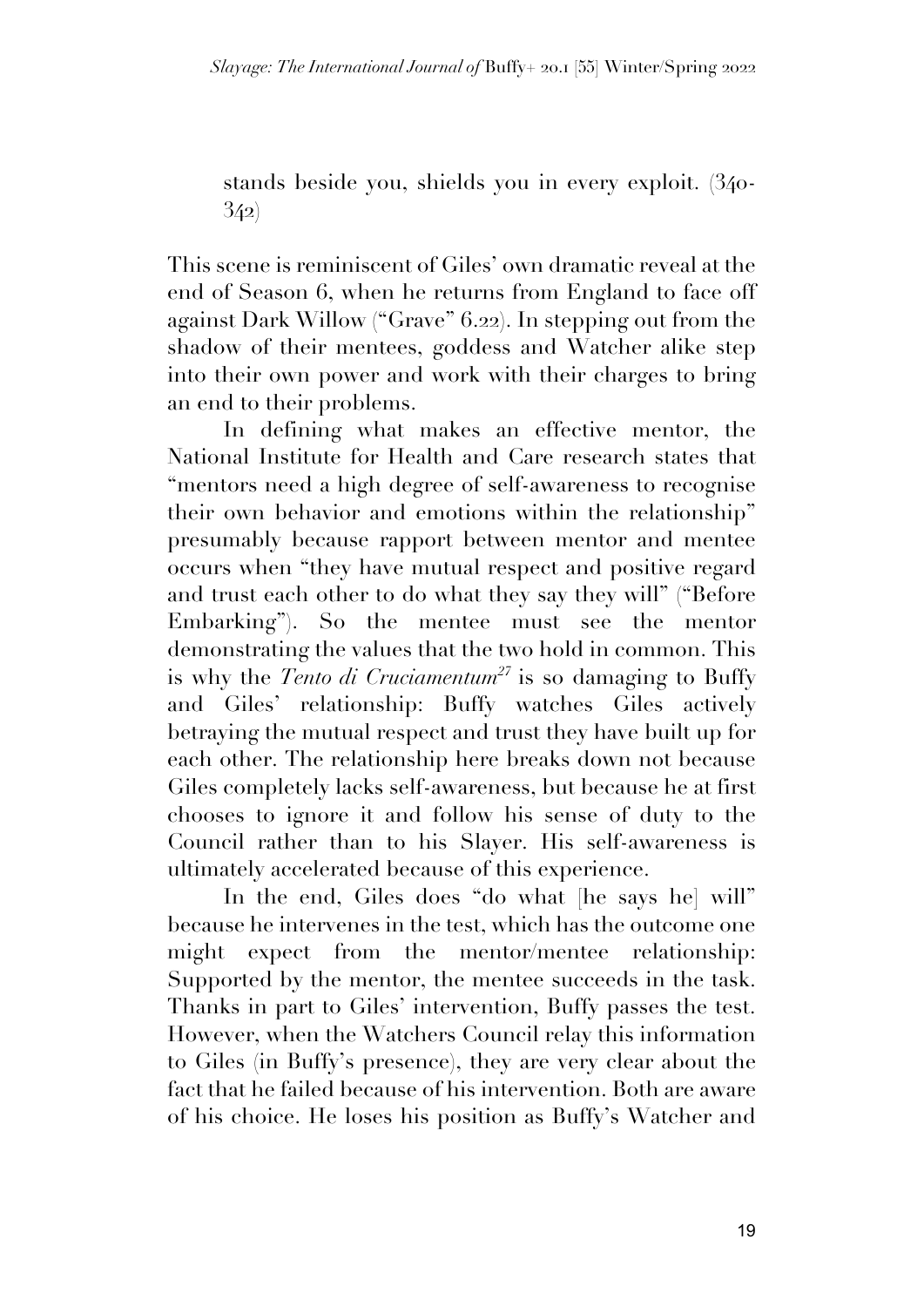sacrifices an aspect of his livelihood in his effort to be a positive influence in her life.

## **Mentoring as a Negative**

In contrast to the positives of mentoring as outlined until this point, C.E. Weber suggests that adults who take on a mentoring role may be unfulfilled in their own lives and seeking to live vicariously through their mentee. While Giles does not seem to want to be the Slayer, there are numerous times in which he seeks to engage in physical combat with the Monster of the Week. Perhaps the most memorable of these is in the first season's finale where, afraid that her encounter with The Master would kill Buffy, he prepares himself to take on The Master himself and avert the apocalypse. (While not necessarily the role of the Slayer in the past, Buffy very quickly adds 'Apocalypse Averter' to her list of titles.) However, there is an extent to which Giles can be considered to have an unfulfilled life. Giles' dream in "Restless," for example, opens with him and his girlfriend Olivia apparently on a date at a fairground. A pregnant Olivia pushes a stroller, while Buffy behaves as if she were a toddler. All of this suggests Giles' wish for a child and family. Later in the dream, while researching, he breaks into song, suggesting a frustrated musical ambition. In the episode "Tabula Rasa," Giles returns to England because he no longer has a defined role in Buffy's life and so has no reason to stay in California. Christina Casano points out that "His intentions are good, but he leaves Buffy at a critical moment because he feels that she needs to learn how to take care of herself." In this instance, Giles may feel he is being a good mentor by leaving his mentee when he feels she no longer needs him, but he is also demonstrating how his life has reached a point where he can move quickly back to a country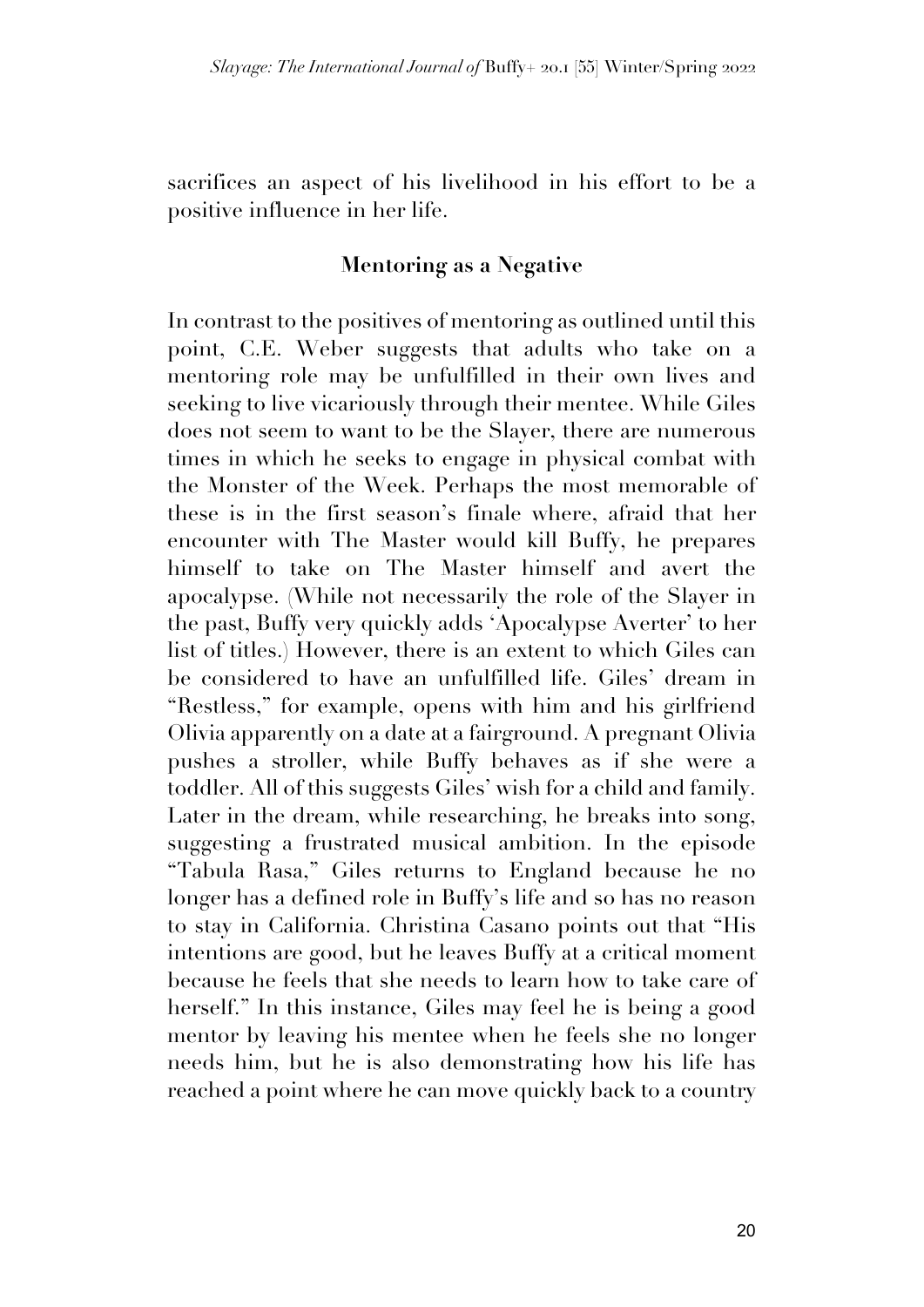he has not called home for at least six years<sup>28</sup> because he has nothing keeping him in the United States.

This move is the climax of a storyline that begins in Season 4, when he is unemployed (as both librarian and Watcher) and ousted from his mentor role by Maggie Walsh, Buffy's psychology professor and, secretly, the head of The Initiative (who later tries to have Buffy killed). The following two seasons see Giles less and less able to define himself according to his relationship with the Slayer in general (and Buffy specifically) and seeking a range of hobbies and liaisons to fill his time. Even when he buys the Magic Box in Season Five, he is very quickly rendered redundant by Anya, who shows a distinct flair for American capitalism and is able to run the business more adeptly than he is. This aspect of Giles seems less like Mentor-Athena and more like the human Mentor.

## **Conclusion**

Having looked at both Giles and Mentor/Mentor-Athena in their mentorship roles, can we conclude that they are effective? Rhodes would suggest that the Mentors of *The Odyssey* are not. Roberts states in "Homer's Mentor" that Mentor (as opposed to Mentor-Athena) is not portrayed as guiding Telemachus in any meaningful way— in fact there is "no mention of his advising, counseling or nurturing" in the poem. As Rhodes says, "What's more, rather than serve as protector, Mentor presided over utter havoc, allowing Odysseus' household to sink into ruin and to be overrun with unwanted suitors who bullied Telemachus and harassed his mother. This is a far cry from the image of the wise and nurturing advisor" ("Who Exactly").

Dova, however, disagrees and believes that: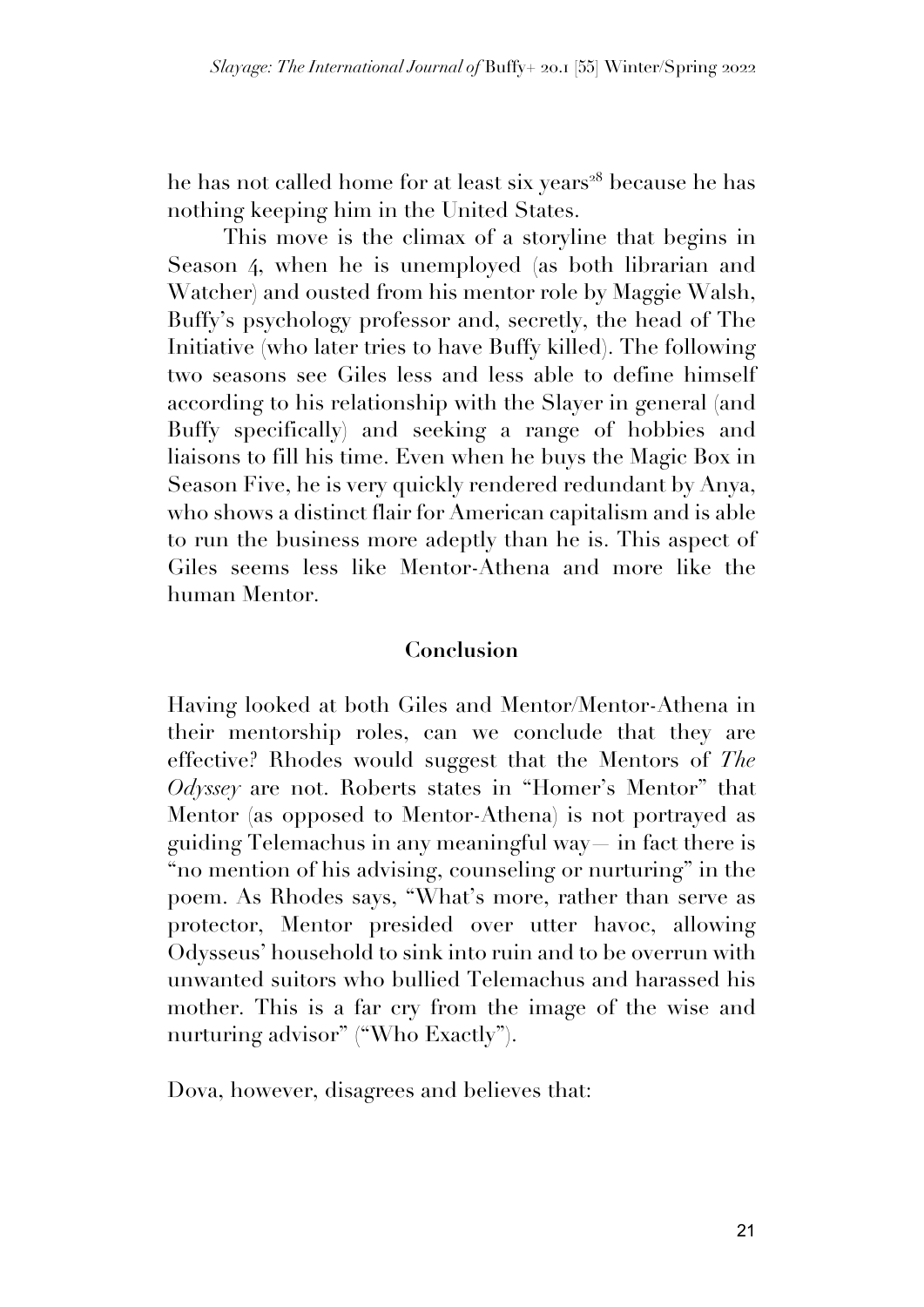As an integral part of Athena's plan for Odysseus, Mentor's guidance of Telemachus has to be viewed in the context of the poem's economy. Mentor per se is immaterial, as is Nausicaa or other characters that are used to promote the development of the plot in the *Odyssey*; and yet, his specific profile fits certain needs of the poem that require closer examination. While acting as the spokesperson for benevolent paternalism, Mentor meets the requirements of a mentoring position congruous with patriarchy. Moreover, he poses no threat to Odysseus' heroic profile and proves to be versatile in his transformations from youth counselor to companion-in-arms at the beginning and the end of the poem respectively. He is also a source of advice and encouragement for Telemachus and Odysseus, used by Athena as a character expedient for impersonation. In other words, he is a successful theoretical model of mentorship. I contend that he was chosen to promote the development of the plot in the *Odyssey* to prove that the social order is inherently healthy and functional. (Dova)

I think the efficacy of these mentors is a mix of both, caused by applying a loosely defined modern term. In terms of providing counsel, stability, and aid to their young charges, both Giles and Mentor succeed at different points in their journeys. And they fail too. Perhaps that is what it means to be a mentor in both the classical and modern world: to understand and embrace your own successes and failures, and use those as examples (both positive and negative) for your mentees. As Rhodes reminds us:

Although Mentor himself had his faults, no mentor is perfect and unrealistic ideals and expectations can be intimidating to everyday caring adults. Mentor may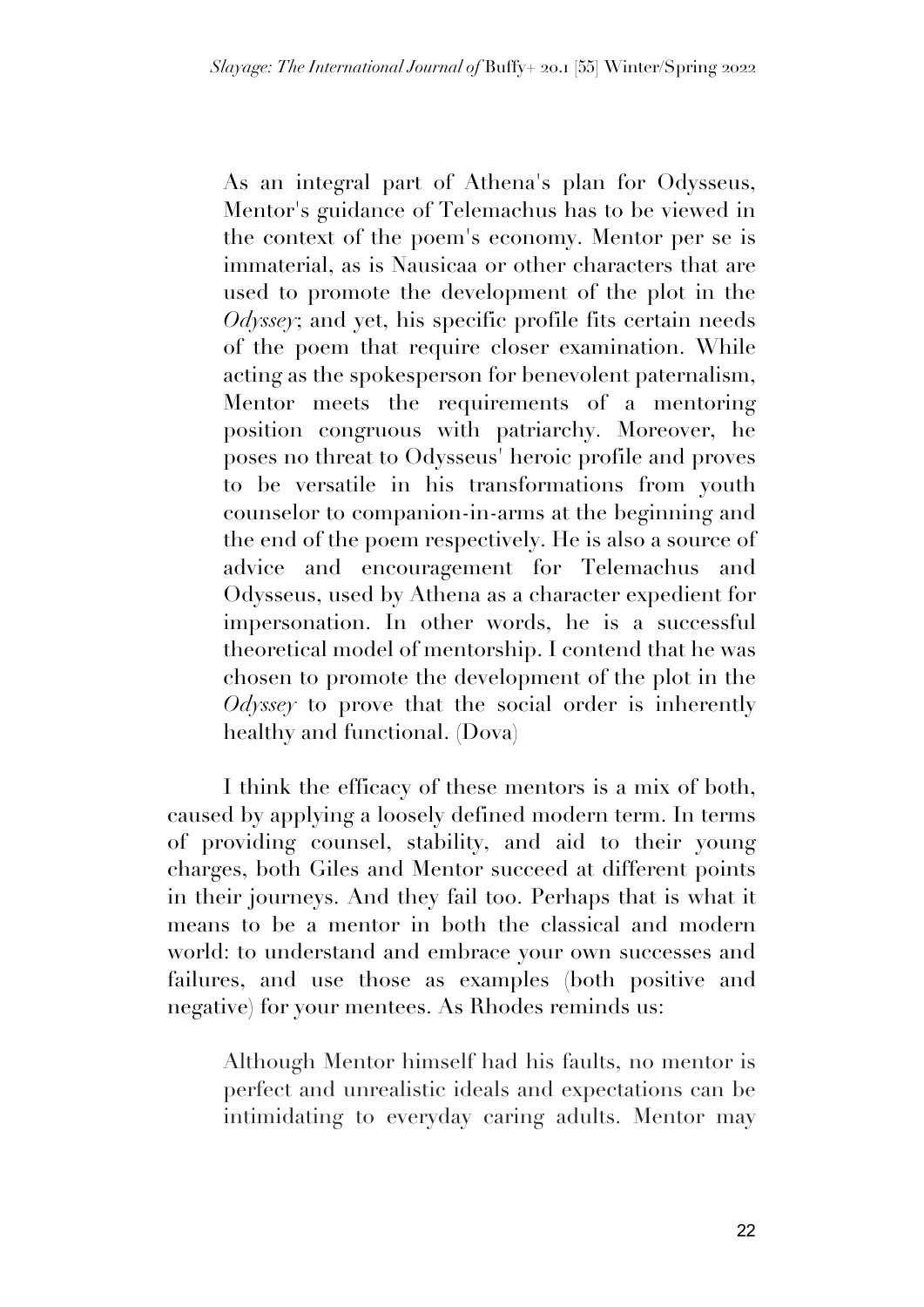have fallen somewhat in our collective mythology, but from his fall we reap an appreciation of the complexities of this role. ("Who Exactly")

This paper set out to examine Giles as a mentor in a classical sense, by comparing him to Mentor, including Mentor-Athena, from Greek mythology and examining the gender roles performed by both characters. From the evidence produced, it is clear that while they are not identical characters, Giles and Mentor/Mentor-Athena mirror each other enough to suggest that Giles in some important ways fits into a classical model of mentorship. Citing Roberts' "The Androgynous Mentor," Koopman et al. describe certain aspects of trends of mentoring as "psychological androgyny." That is exactly what Joss Whedon and his collaborators created: a mentor in the image of Mentor, with Giles as not only Mentor but also Mentor-Athena.

#### **Notes**

<sup>&</sup>lt;sup>1</sup> See, for example, Gina Wisker or Holly Chandler for the term used in academic contexts.

<sup>2</sup> During the years that Odysseus is away because of the Trojan War, Telemachus grows up in his father's palace and tries to assume a protective role over his mother. At the urging of Athena (in one of her disguises, as king of Taphos), Telemachus resists the men who sought to marry Penelope and take his father's crown.

<sup>&</sup>lt;sup>3</sup> This clarification is useful, because as Nagy himself points out, classicists used to translate *napios* as *inarticulate*, which does not follow in a contemporary setting (Nagy*).*

<sup>4</sup> Unless otherwise stated, all translations from Greek found in this essay are the author's.

<sup>5</sup> Listed in Liddell and Scott's *Greek-English Lexicon* as "might, force, spirit, passion" but suggested by Nagy to mean "mental strength."

<sup>6</sup> Even her relationship with her mother is clearly strained. Joyce's third line in "Welcome to the Hellmouth" is her telling Buffy to "try not to get kicked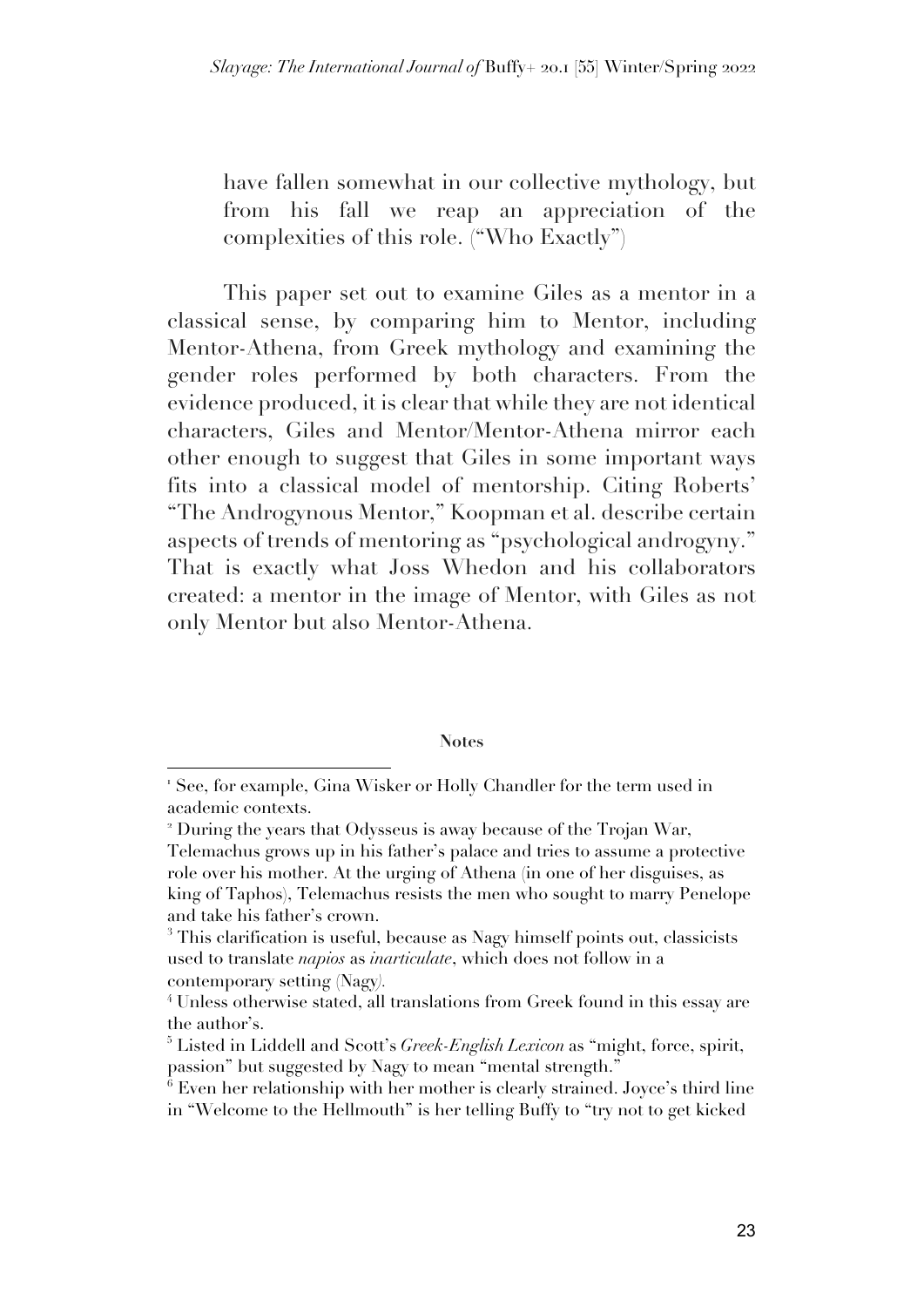out" (4:52-54), showing that the events at Hemery are still a barrier between them.

<sup>7</sup> Editors' note: For another discussion of mentoring of a contemporary young woman in a text with classical parallels, see Croft's "Psyche in New York: *The Devil Wears Prada* Updates the Myth."

<sup>8</sup> While he was writing the book, Fenelon was the teacher of the Duke of Burgundy, who was both Louis XIV's grandson and heir apparent; hence Fenelon's desire to teach a young royal how to properly comport himself. It might be argued that he saw himself as Mentor in this relationship.

<sup>9</sup> See, as a selection, Anderson and Shannon; Carruthers; Daloz; Donovan; Jarvis; Kalbfleisch & Keyton; Meginnson & Clutterbuck; Shea; Smith and Alred; Stammers; Tickle.

<sup>10</sup> Editors' note: The first four books of the 24-book *Odyssey* focus on the son's search for his father—a little odyssey.

<sup>11</sup> Editors' note: Kendra is a duty-bound Slayer who first appears in Season 2, activated after Buffy briefly dies at the end of Season 1.

<sup>12</sup> To clarify the difference between the two variants, the mortal Mentor will be referred throughout this essay as Mentor, whereas the goddess Athena in disguise will be referred to as Mentor-Athena.

<sup>13</sup> Editors' note: However, translation of Homeric epithets and **άμύμων** in particular is debated; see Parry on the murderous adulterer Aegisthus, and consider Combellack's reference to "occasional inappropriate adjectives" used in a "generic" way (361).

 $14$  We know of three who were integral to the plot: The Slayer Faith's first (unnamed) Watcher (who is killed), Gwendolyn Post (who betrays Faith) and Lydia (who wrote her thesis on Spike). We also know that Giles' grandmother was a Watcher. From the ancient female Guardian's comments in Season 7, it might be fair to assume women have joined the Council comparatively recently.

 $15$  Cf. Schlegel. Carter adds, "if a woman happens to give the heroine some mentoring, it's limited to certain advice-giving incidents, which are often questionable and sometimes destructive." In their relatively homosocial society, the ancient Greeks seemed to follow some of the same negative pattern, further tied into the strict gender roles performed by their society. But see Rhodes, "Gender Matching" and Kanchewa et al. for research that casts doubt on cross-gender advantage in mentoring.

<sup>16</sup> Who may be regular (e.g. Spike) or sporadic (e.g. Faith), and range from short-term (e.g. Oz) to long-term (e.g. Anya) but are always temporary. <sup>17</sup> Tara's role as dual mentor/lover who is later surpassed by mentee is a subject worthy of an essay in its own right.

<sup>18</sup> The transcript on the Buffyverse Wiki suggests that Giles says "Sophus" which is a masculine Latin adjective meaning "wise." I am inclined to believe he says 'sophos' which is the form also used by the Pop Classics blog ("*Buffy the Vampire Slayer:* Restless").In the interest of being a language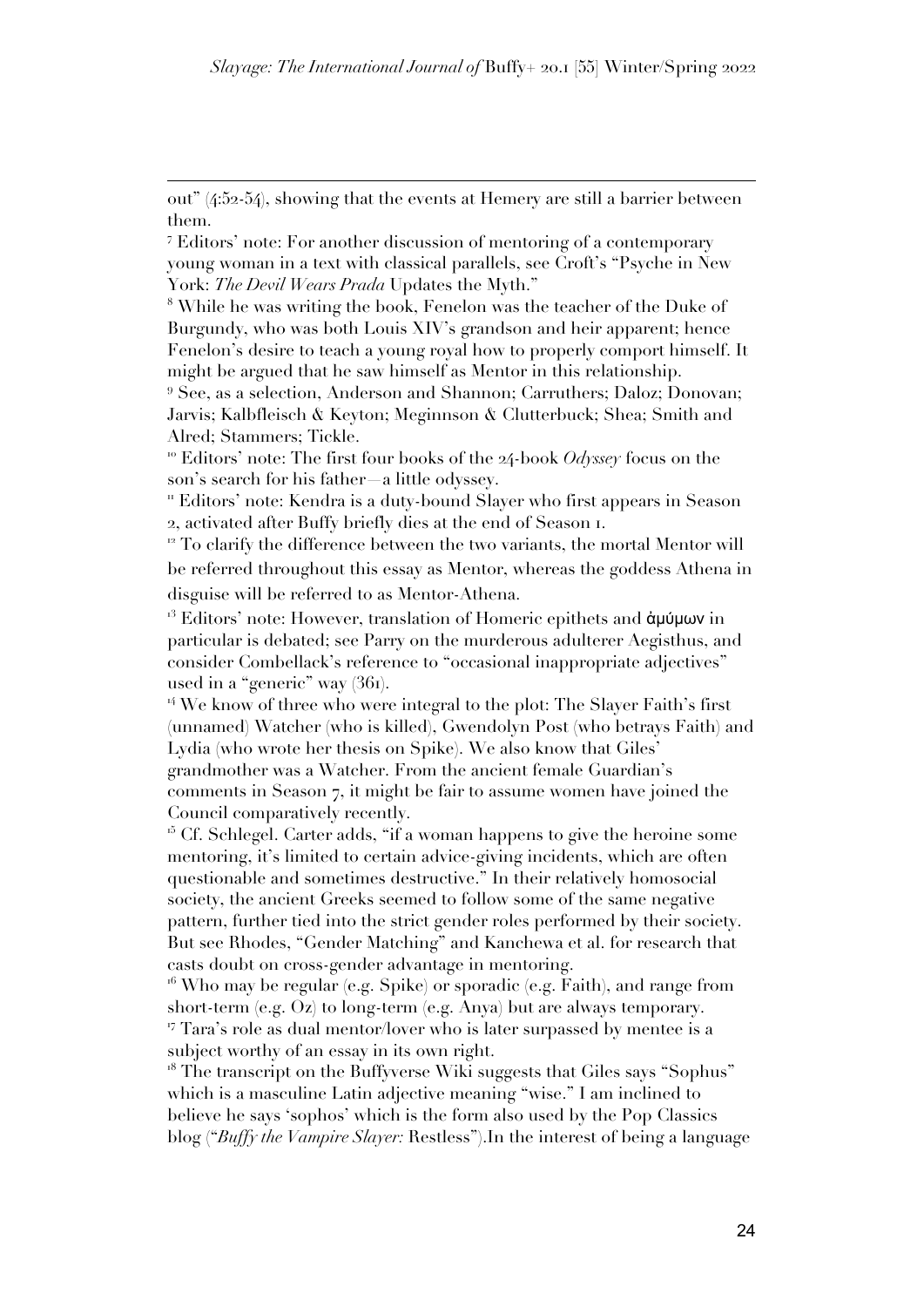pedant, I should point out that "sophos" does not mean mind. When read in Greek, it is an adjective meaning "clever" or "wise." When read in Latin (as the other parts of the spell are) it is a noun meaning "a wise man" or "a sage."

<sup>19</sup> I would argue that Tara is not a direct threat to the *oikos* as she is very concerned that Willow's friends will like her and accept their relationship. However, she represents the threat that Willow will be pulled away from the *oikos* in a direction that none of the other members can follow.

<sup>20</sup> Editors' note: The problem of the suitors is a complex one, relating as it does to the abuse of sacred bonds of hospitality and the politics of trying to take the place of the ruler of Ithaca while consolidating power by controlling his household and spouse. The editors and author are also aware of the binarized consideration of gendered attributes and the contemporary feminist problematization of Penelope's suitors versus Odysseus' repeated sexual encounters. See, e.g., Margaret Atwood's *The Penelopiad*.

<sup>21</sup> Editors' note: See Zoe-Jane Playdon on training versus education in *Buffy the Vampire Slayer*.

 $22$  All of this occurs in "Chosen" (7.22). Editors' note: See Lee-Anne Broadhead's analysis of the series' implications here versus Buffy's attitude (in this issue of the journal).

 $23$  Loosely defined as "arrogance," hubris is the human condition of believing that you are equal, or superior, to the gods, an attribute with dangerous consequences for those who cannot overcome it. Consider, for example, the story of Athena and Arachne. Arachne was a skilled weaver who boasted of being better than Athena herself. As punishment for this hubris, Athena transformed her into a spider.

<sup>24</sup> Jennings Rose and Simon Hornblower tell us, "We have no instance of Athena being called Pallas in cult, yet it is not easy to suppose that so familiar a name was never used for her by worshippers."

 $25$  It is my view that the Giles of "Witch" (1.3), who claims never to have cast a spell before, is a persona created directly as a response to what happened with Eyghon, in an attempt to bury his guilt over Randall's death.

<sup>26</sup> Appearances counted using the information available from the Buffyverse Wiki.

<sup>27</sup> Editors' note: In the ancient ritual of the Cruciamentum, the Watcher tests the Slayer against a deadly threat without her knowledge that he has artificially weakened her strength by drugs ("Helpless," 3.12).

<sup>28</sup> This assumes that Willow's assertion that he transferred from "some British museum, or *The* British Museum" (13:50-53) just before school starts in the pilot episode is correct.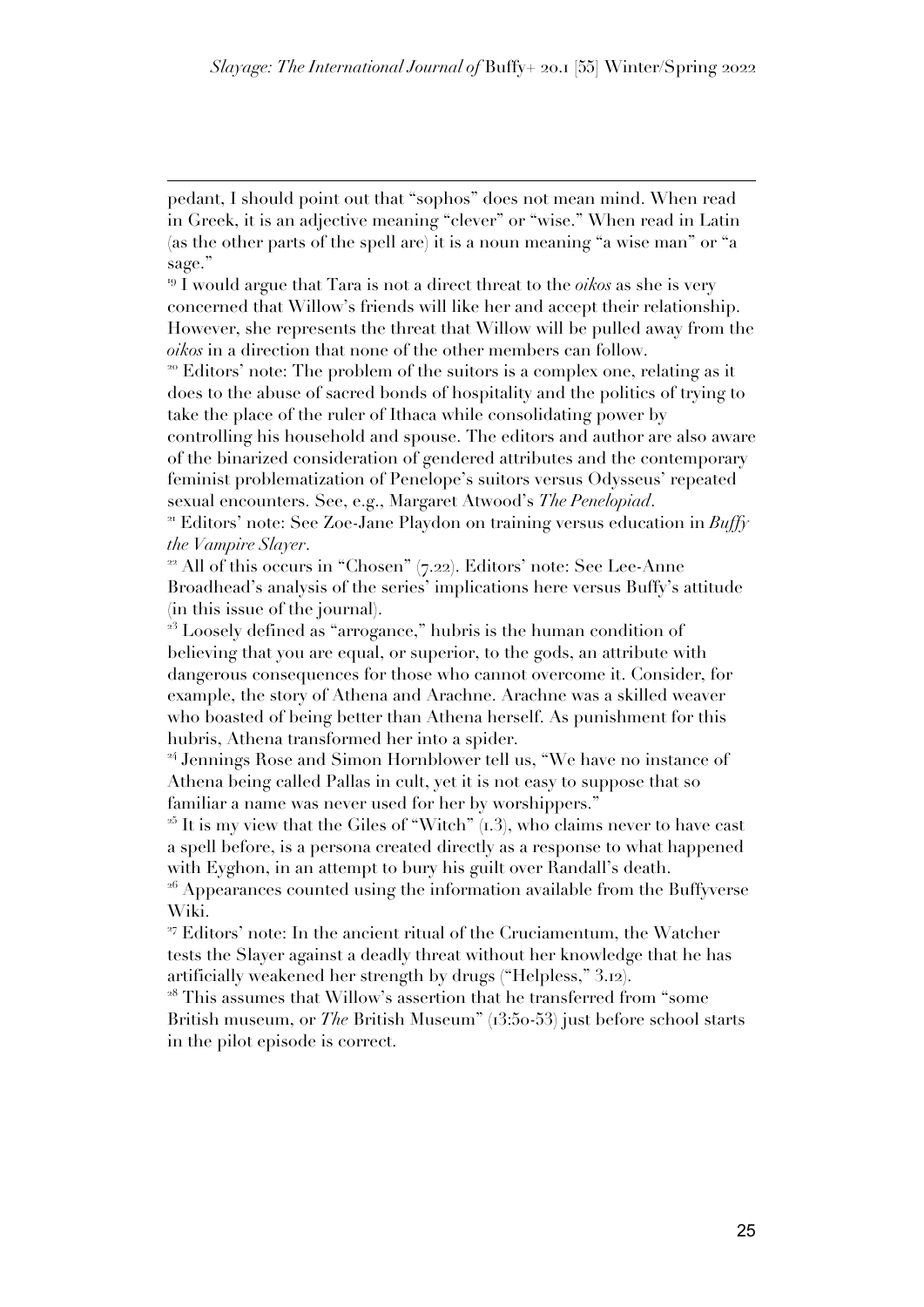### **Works Cited**

- "2019 Statistics." *Women and Hollywood,* 2020,
- https://womenandhollywood.com/resources/statistics/2019-statistics/. Accessed 14 March 2022.
- Alderman, Naomi. ""Those Whom the Powers Wish to Destroy, They First Make Mad": The Classical Roots of Madness in *Buffy the Vampire Slayer,*" *The Slayage Conference on Buffy the Vampire Slayer*, Nashville, TN, 2004.
	- https://www.whedonstudies.tv/uploads/2/6/2/8/26288593/alderm an.pdf Accessed 13 August 2020.
- Anderson, Eugene, and Anne Shannon. "Towards a Conceptualisation of Mentoring." *Issues in Mentoring*, edited by Trevor Kerry and Ann Mayes, Routledge,1995, pp. 25-34.
- Apollodorus. *The Bibliotheka.* 
	- https://el.wikisource.org/wiki/%CE%92%CE%B9%CE%B2%CE %BB%CE%B9%CE%BF%CE%B8%CE%AE%CE%BA%CE%B7/ %CE%93. Accessed 19 January 2022.
- Atwood, Margaret. *The Penelopiad.* Knopf, 2005.
- "Before Embarking on a Mentoring Relationship." *National Institute for Health and Care Research*, 2021.

https://www.nihr.ac.uk/documents/before-embarking-on-amentoring-relationship/27682. Accessed 19 January 2022.

- Blankenship, Debra. "Oikos and Polis in the Medea: Patterns of the Heart and Mind." Anthós, vol. 1, no. 3, 1992, https://pdxscholar.library.pdx.edu/anthos\_archives/vol1/iss3/14. Accessed 12 March 2022.
- Broadhead, Lee-Anne. "'You can't beat evil by doing evil": *Buffy*, Discursive Challenges, and Nuclear Weapons." *Slayage: The International Journal of* Buffy+, vol. 20, no. 1, 2022.
- "*Buffy the Vampire Slayer*: Restless." *Pop Classics*, 2009, http://popclassicsjg.blogspot.com/2009/09/buffy-vampireslayer-restless.html. Accessed 27 April 2022.

*Buffyverse Wiki.* 

*https://buffy.fandom.com/wiki/Buffy\_the\_Vampire\_Slayer\_and\_An gel* Accessed 14 June 2022.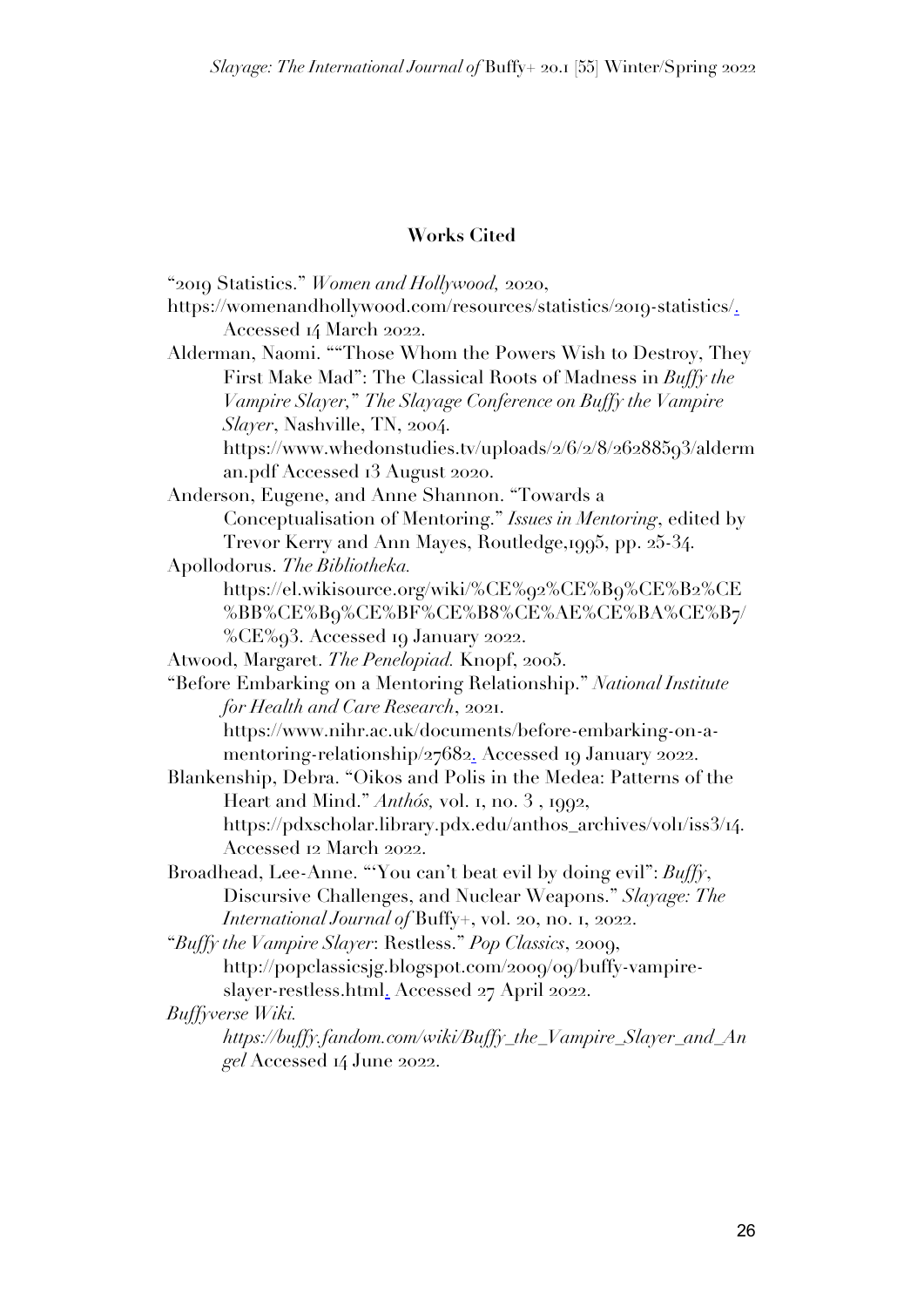- Carruthers, John. "The Principles and Practices of Mentoring." *The Return of the Mentor: Strategies for Workplace Learning,* edited by Brian Caldwell and Earl Carter, Routledge, 1993, pp. 9-24.
- Carter, Stella. "Where Are All the Female Mentor Characters?" *Jezebel*, 7 November 2011, https://jezebel.com/where-are-all-thefemale-mentor-characters-5856161. Accessed 16 June 2022.
- Casano, Christina. "Love and Loyalty: Giles as Watcher, Father, and Partner." *Girls in Capes*, 2013, http://girlsincapes.com/2013/06/28/giles/. Accessed 13 August 2020.
- Chandler, Holly. "Slaying the Patriarchy: Transfusions of the Vampire Metaphor in *Buffy the Vampire Slayer." Slayage: The Journal of the Whedon Studies Association*, vol. 3, no. 1, https://www.whedonstudies.tv/uploads/2/6/2/8/26288593/chandl er\_slayage\_3.1.pdf. Accessed 13 August 2020.
- Chopik, William J., et al. "Age Differences in Age Perceptions and Developmental Transitions." *Frontiers in Psychology*, 2018, https://www.frontiersin.org/articles/10.3389/fpsyg.2018.00067/fu ll. Accessed on 9 January 2022.
- "Chosen." *Buffy the Vampire Slayer*, Season 7, Episode 22, Mutant Enemy, 2003, written and directed by Joss Whedon, Twentieth Century Fox, 2005 (DVD).
- Combellack, Frederick M. "Two Blameless Homeric Characters." *American Journal of Philology*, vol. 103, no. 4, 1982, pp. 361-62.
- Croft, Janet Brennan. "Psyche in New York: *The Devil Wears Prada*  Updates the Myth." *Mythlore: A Journal of J. R. R. Tolkien, C. S. Lewis, Charles Williams and Mythopoeic Literature*, vol. 30, no. 3, article 4, 2012, pp. 55-69, https://dc.swosu/mythlore/vol30/iss3/4.
- Daloz, Laurent. "Mentors: Teachers Who Make a Difference." *Change,*  vol. 15, no. 6., 1983, pp. 24-7.
- Donovan, James. "The Concept and Role of the Mentor." *Nurse Education Today*, vol. 10, 1990, pp. 294-8.
- Dova, Stamatia. "'Kind Like a Father': On Mentors and Kings in the *Odyssey.*" *The Center for Hellenic Studies,* 2020, https://chs.harvard.edu/CHS/article/display/4351. Accessed 13 August 2020.
- George, Roy. "The Goddess Athena in Homer's *Odyssey.*" *The Museum of the Goddess Athena*, 1999, http://www.goddessathena.org/Museum/Texts/Odyssey.htm. Accessed 18 August 2020.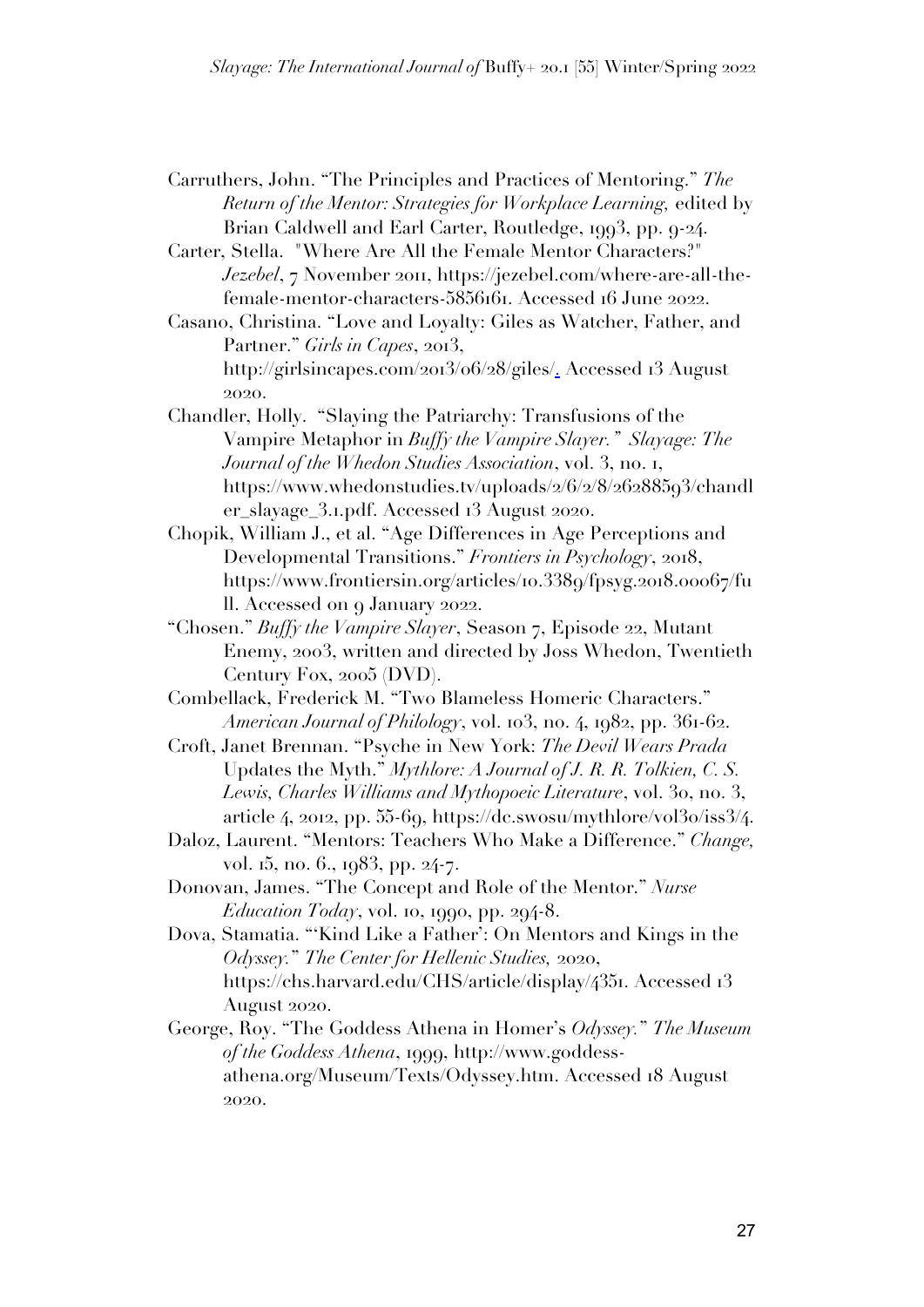Halfyard, Janet K. "Hero's Journey, Heroine's Return?: Buffy, Eurydice, and the Orpheus Myth." *Reading Joss Whedon*, edited by Rhonda V. Wilcox, Tanya R. Cochran, Cynthea Masson, and David Lavery, Syracuse UP, 2014, pp. 40-52.

Homer. *The Odyssey. https://www.perseus.tufts.edu/hopper/text?doc=Perseus:text:1999.01. 0135.* Accessed 15 June 2022.

Jarvis, Peter. "Towards a Philosophical Understanding of Mentoring." *Nurse Education Today*, vol. 15, 1995, pp. 414-9.

Kalbfleisch, Pamela and Joann Keyton. "Power and Equality in Mentoring Relationships." *Gender, Power and Communication in Human Relationships*, edited by Pamela Kalbfleisch and Michael Cody, Routledge, 1995, pp. 189-212.

- Kanchewa, Stella et al. "An Investigation of Same- Versus Cross-Gender Matching for Boys in Formal School-Based Mentoring Programs. *Applied Developmental Science*, vol. 18, no. 1, 2014, 31– 45.
- Koopman, Ruud et al. "The Chronological Development of Coaching and Mentoring: Side by Side Disciplines." *International Journal of Evidence Based Coaching and Mentoring, vol.19, no. 1, 2021, pp. 137-51.* DOI: 10.24384/3w69-k922. Accessed 26 June 2022.
- Kunitz, Stanley, and Vineta Colby. *European Authors, 1000-1900.* H. W. Wilson Company, 1967.
- Levinson, Daniel J. *The Seasons of a Man's Life*. Knopf, 1978.
- Liddell, H. G., and R. Scott. *A Greek-English Lexicon*. Oxford University Press, 1940.
- Marshall, C.W. "Aeneas the Vampire Slayer: A Roman Model for Why Giles Kills Ben." *Slayage: The Journal of the Whedon Studies Association,* vol. 3, no. 1, http://www.whedonstudies.tv/uploads/2/6/2/8/26288593/marshal

l\_slayage\_3.1.pdf. Accessed 13 August 2020.

- Megginson, David et al, editors. *Mentoring in Action: A Practical Guide for Managers*. 3rd ed., Kogan Page, London, 2005.
- Miller, Jessica Prata. "'The I in Team': Buffy and Feminist Ethics." Buffy the Vampire Slayer *and Philosophy: Fear and Trembling in Sunnydale*, edited by James B. South, Open Court, 2003, pp. 35-48.
- Murrin, Michael. "Athena and Telemachus." *International Journal of the Classical Tradition*, vol. 13, no. 4, 2007, pp. 499–514. *JSTOR*, http://www.jstor.org/stable/30222174. Accessed 28 April 2022.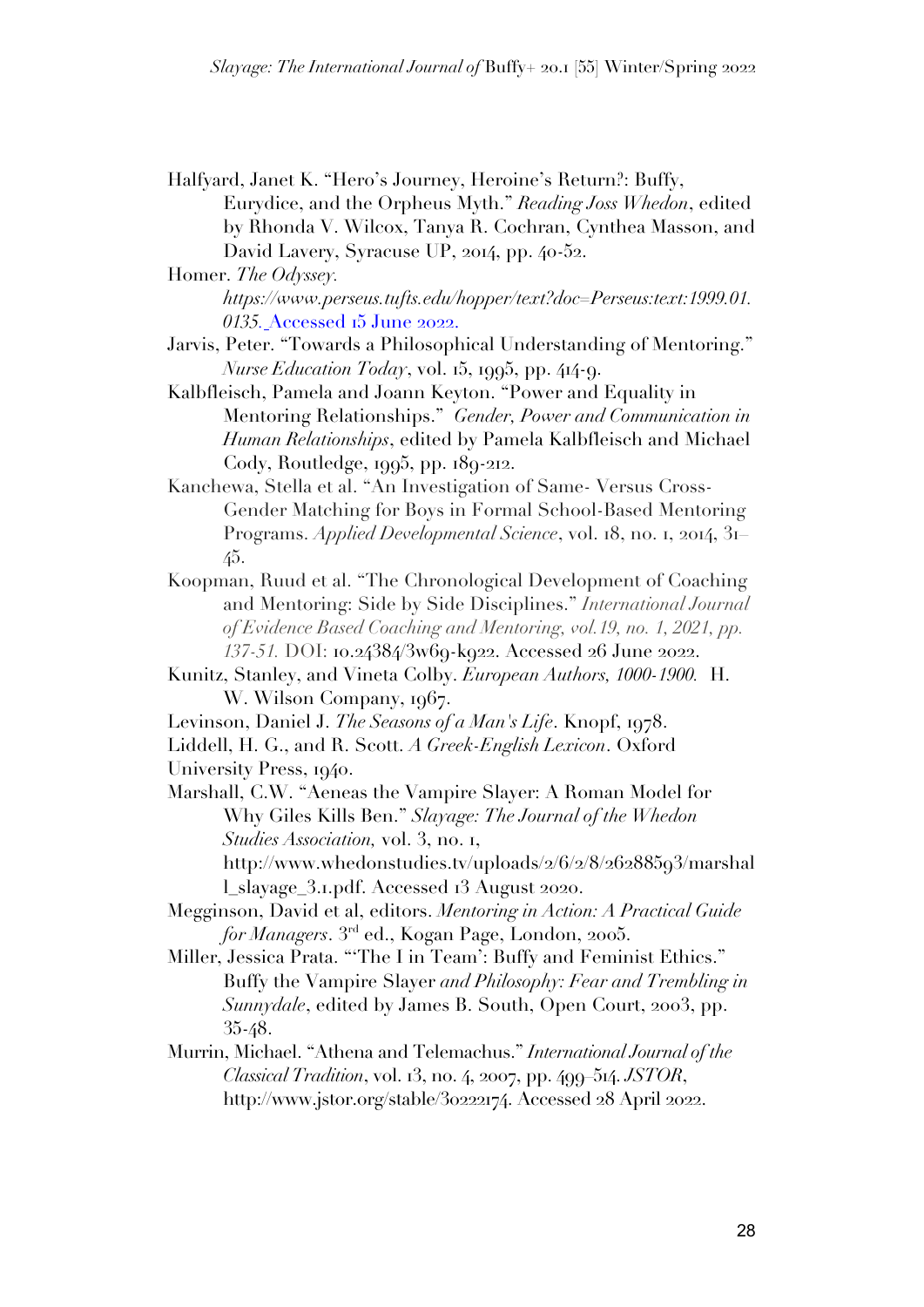- O'Donnell, B.R.J. "The *Odyssey*'s Millennia-Old Model of Mentorship." *The Atlantic*, 13 October 2017, https://www.theatlantic.com/business/archive/2017/10/theodyssey-mentorship/542676/. Accessed 13 August 2020.
- Parry, A. A. *Blameless Aegisthus: A Study of Amymon and Other Homeric Epithets*. E. J. Brill, 1973.
- Playdon, Zoe-Jane. "'What you are, what's to come': Feminisms, Citizenship, and the Divine in *Buffy*." *Reading the Vampire Slayer: The New Updated Unofficial Guide to* Buffy *and* Angel, edited by Roz Kaveney, Tauris Parke, 2004, pp. 156-194.
- "Primeval." *Buffy the Vampire Slayer*, Season 4, Episode 21, Mutant Enemy, 2000, written by David Fury, directed by James A. Contner, Twentieth Century Fox, 2005 (DVD).
- Rabinowitz, Nancy. "Excavating Women's Homoeroticism in Ancient Greece: The Evidence from Attic Vase Painting." *Among Women: From the Homosocial to the Homoerotic in the Ancient World*, edited by Nancy Rabinowitz and Lisa Auanger, University of Texas Press, 2002, pp. 106-66.
- "Restless." *Buffy the Vampire Slayer*, Season 4, Episode 22, Mutant Enemy, 2000, written and directed by Joss Whedon, Twentieth Century Fox, 2005 (DVD).
- Rhodes, Jean. "Gender Matching: An Investigation of Same- versus Cross-gender Matches." *The Chronical of Evidence-Based*  Mentoring,  $\pi$  October 2018,
	- https://www.evidencebasedmentoring.org/gender-matching-aninvestigation-of-same-versus-cross-gender-matches/. Accessed 16 June 2022.
- ---. "Who Exactly Was Mentor?: A Stunning Revelation and Some Important Lessons." *The Chronicle of Evidence-Based Mentoring*, 2018, https://www.evidencebasedmentoring.org/who-wasmentor-a-stunning-revelation-with-important-lessons/. Accessed 13 August 2020.
- Roberts, Andy. "The Androgynous Mentor: Bridging Gender Stereotypes in Mentoring." *Mentoring & Tutoring: Partnership in Learning*, vol. 6, nos. 1-2, 2010, https://doi.org/10.1080/0968465980060102. Accessed 16 June 2022.
- ---. "Homer's Mentor: Duties Fulfilled or Misconstrued?" 1999, https://www.researchgate.net/publication/242760920\_Homer's\_ Mentor\_Duties\_Fulfilled\_or\_Misconstrued, Accessed 13 August 2020.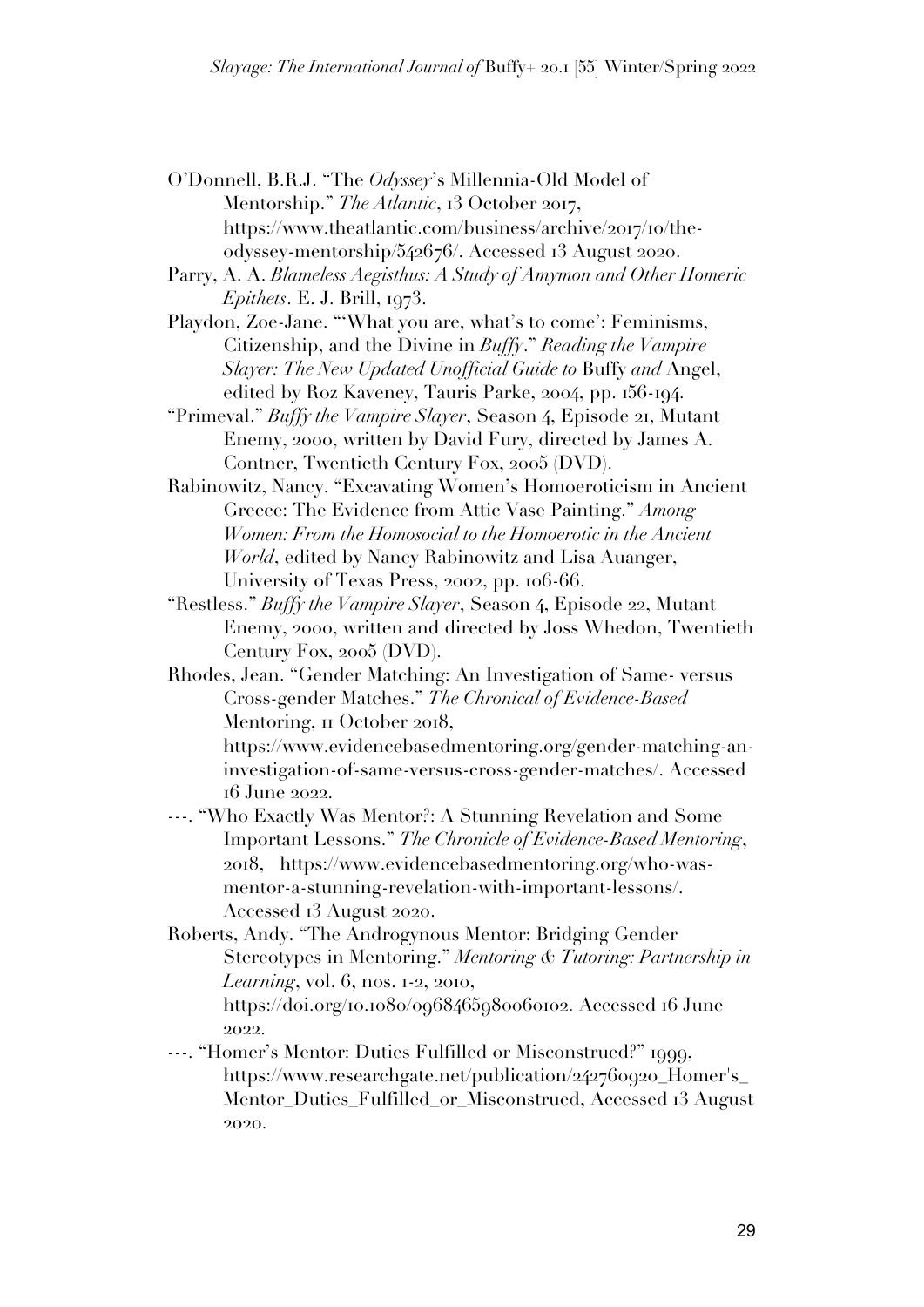- Rose, Herbert Jennings, and Simon Hornblower. "Epithets, Divine, Greek." *Oxford Classical Dictionary,* 2016*,*  https://oxfordre.com/classics/view/10.1093/acrefore/97801993811 35.001.0001/acrefore-9780199381135-e-2463 . Accessed 20 January 2022.
- Roy, J. "'Polis' and 'Oikos' in Classical Athens." *Greece & Rome*, vol. 46, no. 1, 1999, pp. 1–18. JSTOR,

http://www.jstor.org/stable/643032. Accessed 13 August 2020.

Salao, Cole. "3 Types of Supporting Characters and How to Write Them Better." *TCK Publishing*, 2022, https://www.tckpublishing.com/types-of-supportingcharacters/. Accessed 27 April 2022.

- Schlegel, Margaret. "Women Mentoring Women." *Monitor on Psychology,* vol. 31, no.10, 2000, 33-6.
- Shea, Gordon. *Mentoring: A Guide to the Basics.* Kogan Page, London,1992.
- Sheehy, Gail. *Passages: Predictable Crises of Adult Life.* E. P. Dutton & Company, 1976.

---. "The Mentor Connection: The Secret Link in the Successful Woman's Life', *New York Magazine*, April 5, 1976, pp. 33-39.

- Shields, James. "A Sacrifice to Athena: Oikos and Polis in Sophoclean Drama, 2007, chromeextension://efaidnbmnnnibpcajpcglclefindmkaj/http://jamesshi elds.blogs.bucknell.edu/files/2012/12/Sacrifice.pdf. Accessed 12 June 2022.
- Smith, Richard and Geof Alred. "The Impersonation of Wisdom." *Mentoring: Perspectives in School-Based Teacher Education,* edited by Donald MacIntyre et al, Routledge, 2017, pp. 103-16.

Spicer, Arwen. "'It's Bloody Brilliant!' The Undermining of Metanarrative Feminism in the Season Seven Arc Narrative of *Buffy*." *Slayage: The Journal of the Whedon Studies Association,*  vol. 4, no. 3, 2004,

http://www.whedonstudies.tv/uploads/2/6/2/8/26288593/spicer\_ slayage\_4.3.pdf Accessed 13th August 2020.

- Stammers, Peter. "The Greeks had a Word for It (Five Millennia of Mentoring)." *British Journal of In-Service Education*, vol. 18, no. 2, 2006, https://doi.org/10.1080/0305763920180202. Accessed 16 June 2022.
- Swaminathan, Nikhil. "Girl Talk: Are Women Really Better at Language?" *The Scientific American*, 5 March 2008,